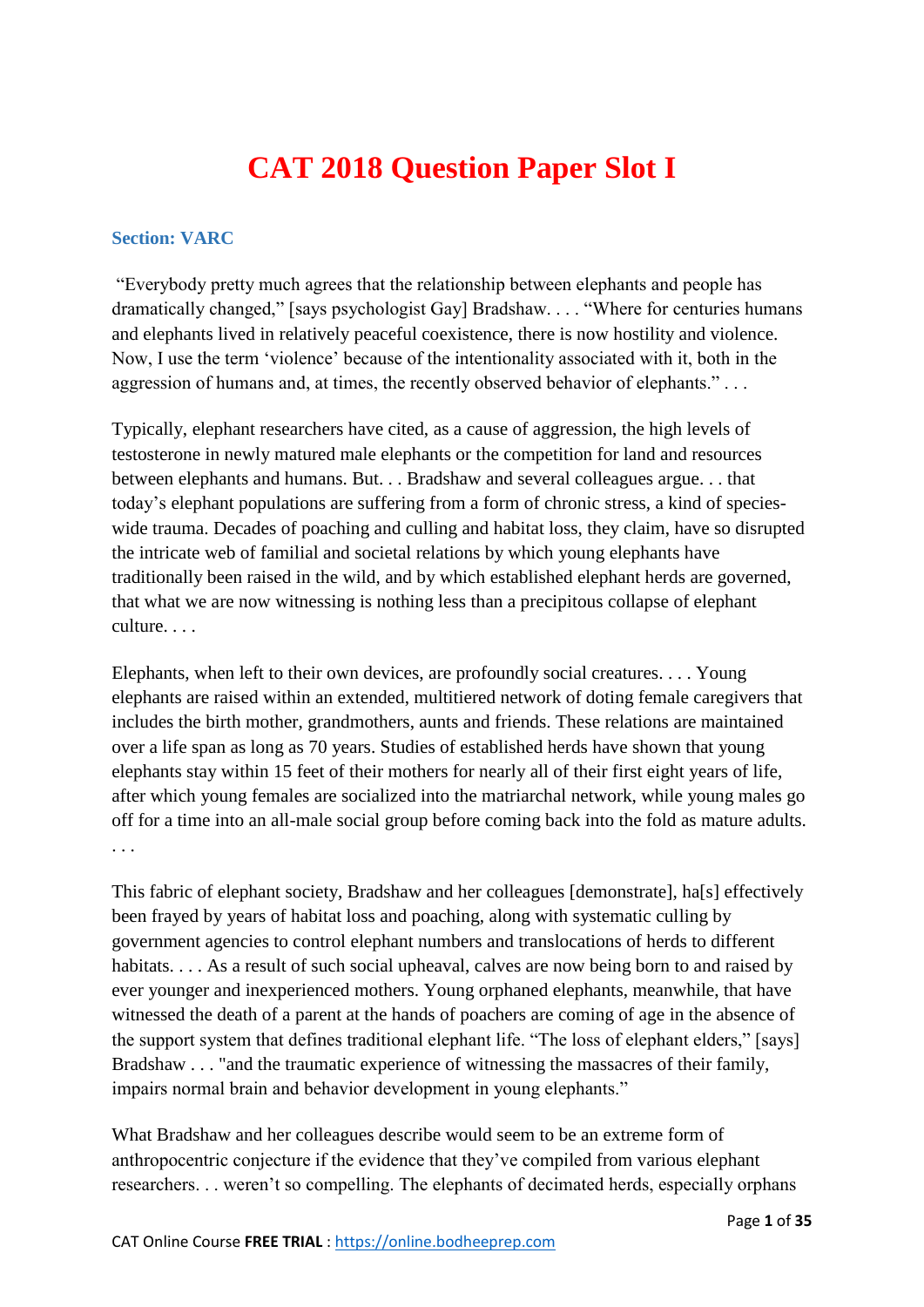who've watched the death of their parents and elders from poaching and culling, exhibit behavior typically associated with post-traumatic stress disorder and other trauma-related disorders in humans: abnormal startle response, unpredictable asocial behavior, inattentive mothering and hyperaggression. . . .

[According to Bradshaw], "Elephants are suffering and behaving in the same ways that we recognize in ourselves as a result of violence. . . . Except perhaps for a few specific features, brain organization and early development of elephants and humans are extremely similar."

**Q. 1:**The passage makes all of the following claims EXCEPT: **Options:**

- 1. elephant mothers are evolving newer ways of rearing their calves to adapt to emerging threats.
- 2. the elephant response to deeply disturbing experiences is similar to that of humans.
- 3. human actions such as poaching and culling have created stressful conditions for elephant communities.
- 4. elephants establish extended and enduring familial relationships as do humans.

**Q. 2:**Which of the following statements best expresses the overall argument of this passage? **Options:**

- 1. Recent elephant behaviour could be understood as a form of species-wide traumarelated response.
- 2. Elephants, like the humans they are in conflict with, are profoundly social creatures.
- 3. The relationship between elephants and humans has changed from one of coexistence to one of hostility.
- 4. The brain organisation and early development of elephants and humans are extremely similar.

**Q. 3:**Which of the following measures is Bradshaw most likely to support to address the problem of elephant aggression? **Options:**

- 1. Funding of more studies to better understand the impact of testosterone on male elephant aggression.
- 2. The development of treatment programmes for elephants drawing on insights gained from treating post-traumatic stress disorder in humans.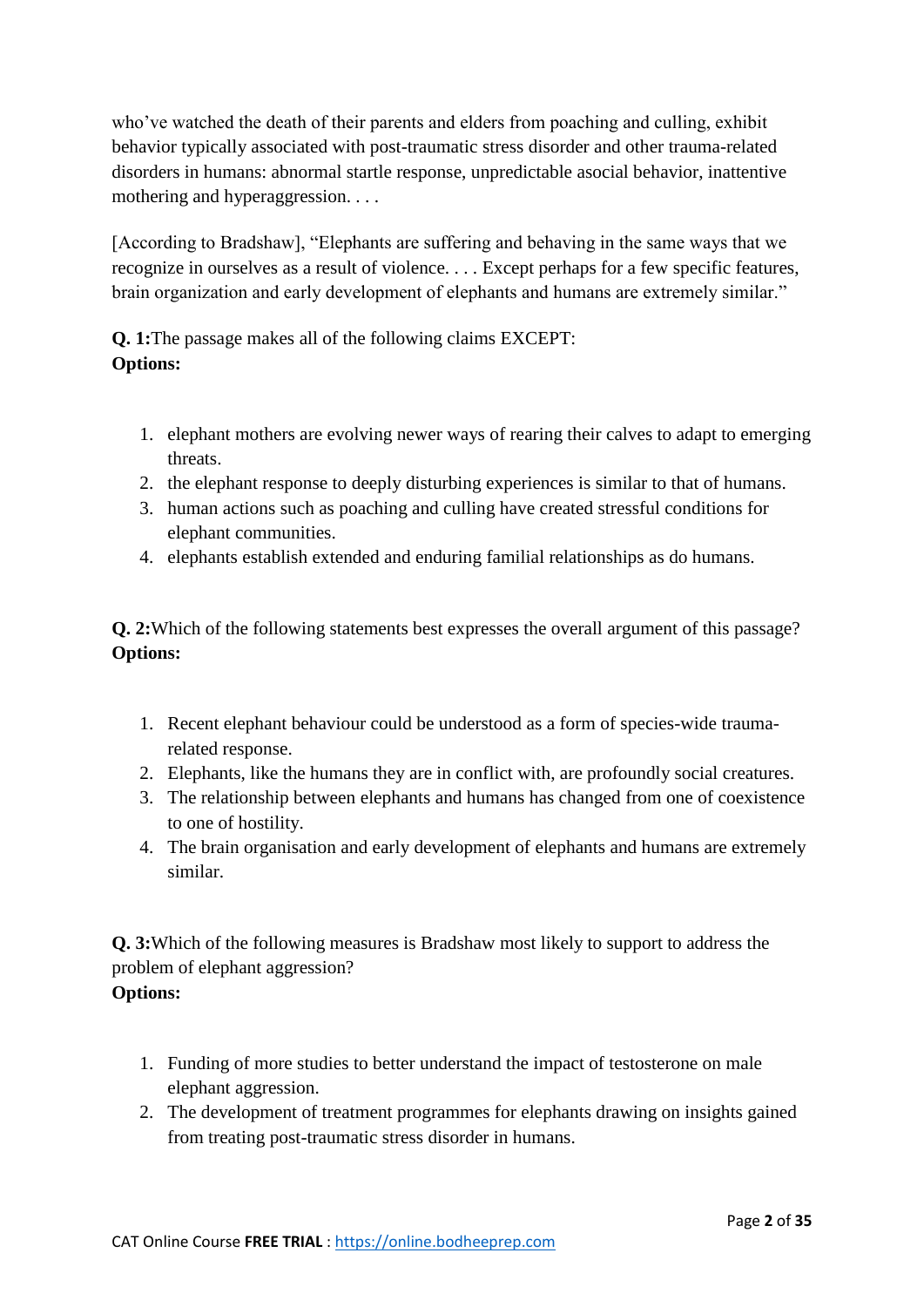- 3. Studying the impact of isolating elephant calves on their early brain development, behaviour and aggression.
- 4. Increased funding for research into the similarity of humans and other animals drawing on insights gained from human-elephant similarities.

**Q. 4:**In paragraph 4, the phrase, "The fabric of elephant society . . . has[s] effectively been frayed by . . ." is:

## **Options:**

- 1. an accurate description of the condition of elephant herds today.
- 2. a metaphor for the effect of human activity on elephant communities.
- 3. an exaggeration aimed at bolstering Bradshaw's claims.
- 4. an ode to the fragility of elephant society today.

**Q. 5:**In the first paragraph, Bradshaw uses the term "violence" to describe the recent change in the human-elephant relationship because, according to him: **Options:**

- 1. there is a purposefulness in human and elephant aggression towards each other.
- 2. elephant herds and their habitat have been systematically destroyed by humans.
- 3. human-elephant interactions have changed their character over time.
- 4. both humans and elephants have killed members of each other's species.

The only thing worse than being lied to is not knowing you're being lied to. It's true that plastic pollution is a huge problem, of planetary proportions. And it's true we could all dwvg o more to reduce our plastic footprint. The lie is that blame for the plastic problem is wasteful consumers and that changing our individual habits will fix it.

Recycling plastic is to saving the Earth what hammering a nail is to halting a falling skyscraper. You struggle to find a place to do it and feel pleased when you succeed. But your effort is wholly inadequate and distracts from the real problem of why the building is collapsing in the first place. The real problem is that single-use plastic—the very idea of producing plastic items like grocery bags, which we use for an average of 12 minutes but can persist in the environment for half a millennium—is an incredibly reckless abuse of technology. Encouraging individuals to recycle more will never solve the problem of a massive production of single-use plastic that should have been avoided in the first place.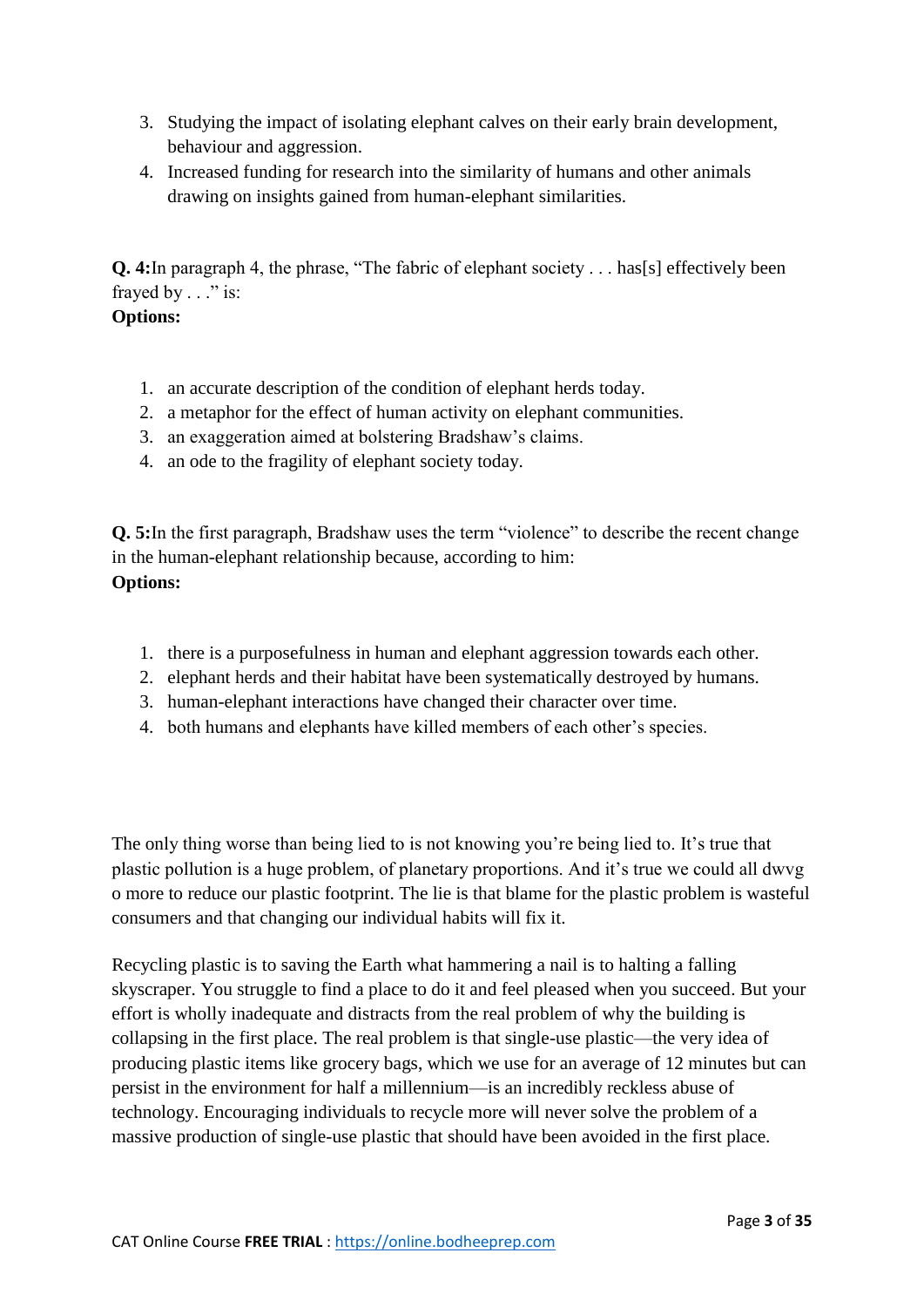As an ecologist and evolutionary biologist, I have had a disturbing window into the accumulating literature on the hazards of plastic pollution. Scientists have long recognized that plastics biodegrade slowly, if at all, and pose multiple threats to wildlife through entanglement and consumption. More recent reports highlight dangers posed by absorption of toxic chemicals in the water and by plastic odors that mimic some species' natural food. Plastics also accumulate up the food chain, and studies now show that we are likely ingesting it ourselves in seafood. . . .

Beginning in the 1950s, big beverage companies like Coca-Cola and Anheuser-Busch, along with Phillip Morris and others, formed a non-profit called Keep America Beautiful. Its mission is/was to educate and encourage environmental stewardship in the public. . . . At face value, these efforts seem benevolent, but they obscure the real problem, which is the role that corporate polluters play in the plastic problem. This clever misdirection has led journalist and author Heather Rogers to describe Keep America Beautiful as the first corporate greenwashing front, as it has helped shift the public focus to consumer recycling behavior and actively thwarted legislation that would increase extended producer responsibility for waste management. . . . [T]he greatest success of Keep America Beautiful has been to shift the onus of environmental responsibility onto the public while simultaneously becoming a trusted name in the environmental movement. . . .

So what can we do to make responsible use of plastic a reality? First: reject the lie. Litterbugs are not responsible for the global ecological disaster of plastic. Humans can only function to the best of their abilities, given time, mental bandwidth and systemic constraints. Our huge problem with plastic is the result of a permissive legal framework that has allowed the uncontrolled rise of plastic pollution, despite clear evidence of the harm it causes to local communities and the world's oceans. Recycling is also too hard in most parts of the U.S. and lacks the proper incentives to make it work well.

**Q. 6:**In the second paragraph, the phrase "what hammering a nail is to halting a falling skyscraper" means:

#### **Options:**

- 1. relying on emerging technologies to mitigate the ill-effects of plastic pollution.
- 2. encouraging the responsible production of plastics by firms.
- 3. focusing on consumer behaviour to tackle the problem of plastics pollution.
- 4. focusing on single-use plastic bags to reduce the plastics footprint.

**Q. 7:**In the first paragraph, the author uses "lie" to refer to the: **Options:**

1. blame assigned to consumers for indiscriminate use of plastics.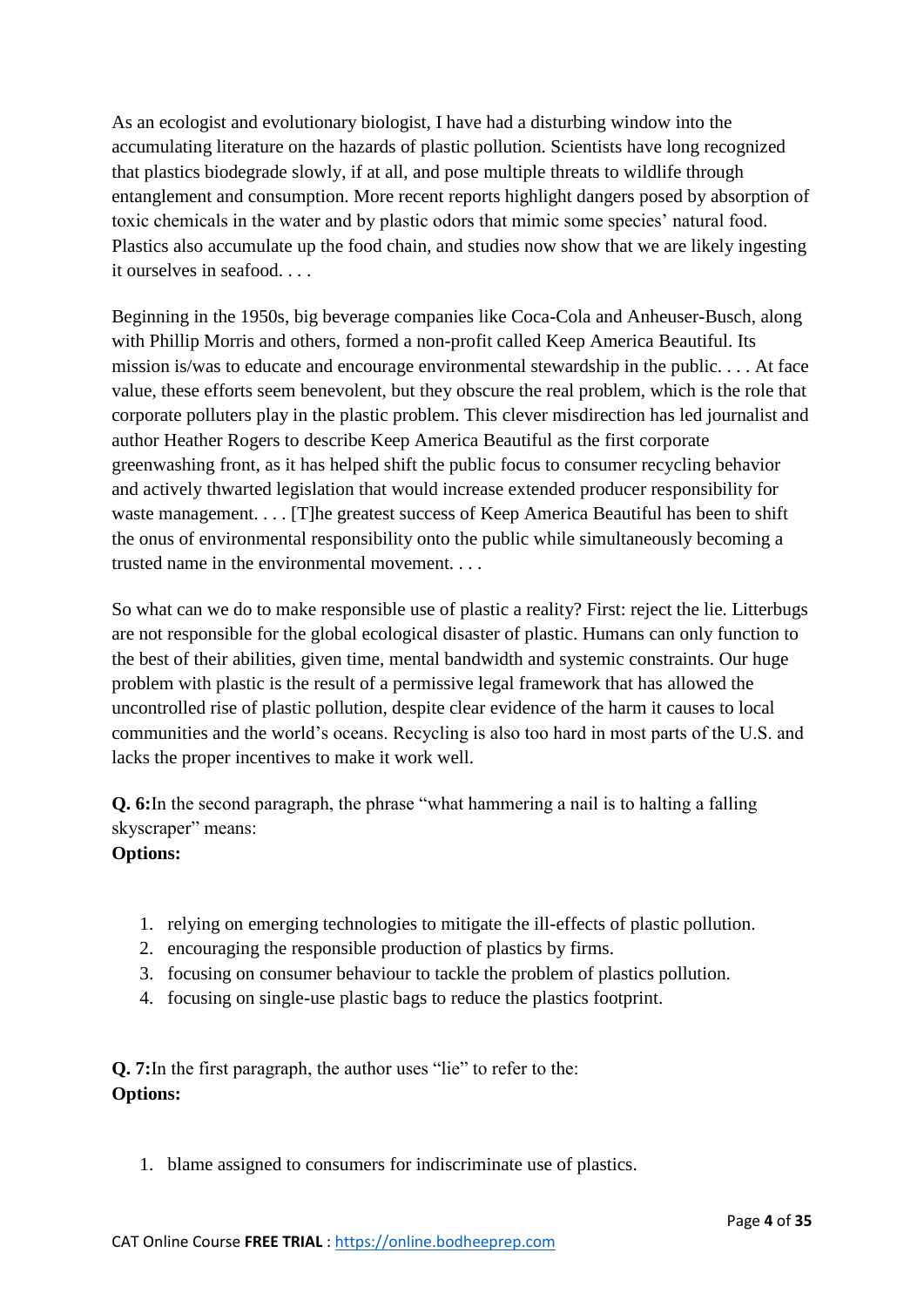- 2. understatement of the enormity of the plastics pollution problem.
- 3. understatement of the effects of recycling plastics.
- 4. fact that people do not know they have been lied to.

**Q. 8:**The author lists all of the following as negative effects of the use of plastics EXCEPT the:

#### **Options:**

- 1. slow pace of degradation or non-degradation of plastics in the environment.
- 2. air pollution caused during the process of recycling plastics.
- 3. adverse impacts on the digestive systems of animals exposed to plastic.
- 4. poisonous chemicals released into the water and food we consume.

**Q. 9:**Which of the following interventions would the author most strongly support: **Options:**

- 1. completely banning all single-use plastic bags.
- 2. having all consumers change their plastic consumption habits.
- 3. recycling all plastic debris in the seabed.
- 4. passing regulations targeted at producers that generate plastic products.

**Q. 10:**It can be inferred that the author considers the Keep America Beautiful organisation: **Options:**

- 1. an innovative example of a collaborative corporate social responsibility initiative.
- 2. a sham as it diverted attention away from the role of corporates in plastics pollution.
- 3. an important step in sensitising producers to the need to tackle plastics pollution.
- 4. a "greenwash" because it was a benevolent attempt to improve public recycling habits.

Economists have spent most of the 20th century ignoring psychology, positive or otherwise. But today there is a great deal of emphasis on how happiness can shape global economies, or — on a smaller scale — successful business practice. This is driven, in part, by a trend in "measuring" positive emotions, mostly so they can be optimized. Neuroscientists, for example, claim to be able to locate specific emotions, such as happiness or disappointment, in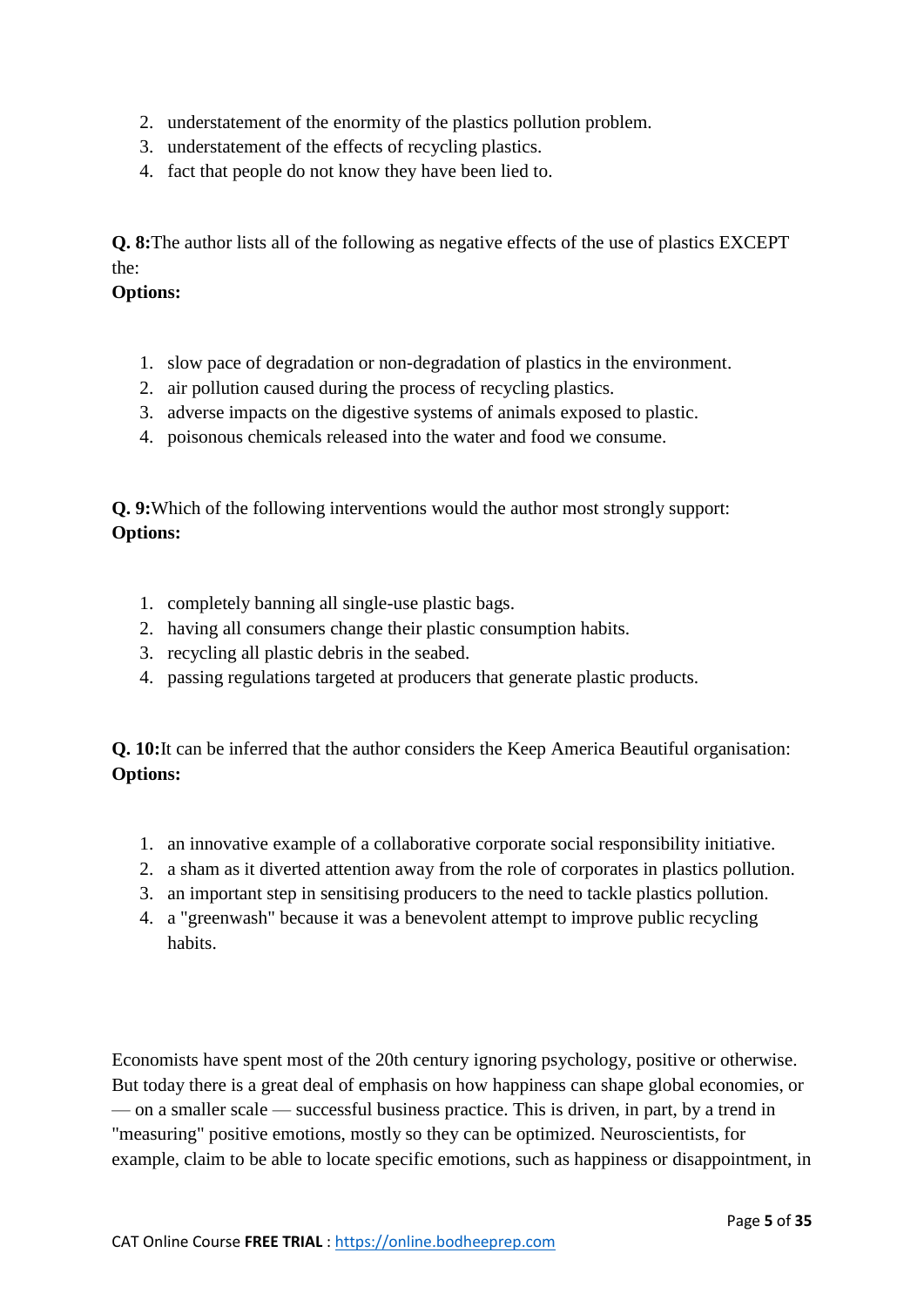particular areas of the brain. Wearable technologies, such as Spire, offer data-driven advice on how to reduce stress.

We are no longer just dealing with "happiness" in a philosophical or romantic sense — it has become something that can be monitored and measured, including by our behavior, use of social media and bodily indicators such as pulse rate and facial expressions.

There is nothing automatically sinister about this trend. But it is disquieting that the businesses and experts driving the quantification of happiness claim to have our best interests at heart, often concealing their own agendas in the process. In the workplace, happy workers are viewed as a "win-win." Work becomes more pleasant, and employees, more productive. But this is now being pursued through the use of performance-evaluating wearable technology, such as Humanyze or Virgin Pulse, both of which monitor physical signs of stress and activity toward the goal of increasing productivity.

Cities such as Dubai, which has pledged to become the "happiest city in the world," dream up ever-more elaborate and intrusive ways of collecting data on well-being — to the point where there is now talk of using CCTV cameras to monitor facial expressions in public spaces. New ways of detecting emotions are hitting the market all the time: One company, Beyond Verbal, aims to calculate moods conveyed in a phone conversation, potentially without the knowledge of at least one of the participants. And Facebook [has] demonstrated . . . that it could influence our emotions through tweaking our news feeds — opening the door to evermore targeted manipulation in advertising and influence.

As the science grows more sophisticated and technologies become more intimate with our thoughts and bodies, a clear trend is emerging. Where happiness indicators were once used as a basis to reform society, challenging the obsession with money that G.D.P. measurement entrenches, they are increasingly used as a basis to transform or discipline individuals.

Happiness becomes a personal project, that each of us must now work on, like going to the gym. Since the 1970s, depression has come to be viewed as a cognitive or neurological defect in the individual, and never a consequence of circumstances. All of this simply escalates the sense of responsibility each of us feels for our own feelings, and with it, the sense of failure when things go badly. A society that deliberately removed certain sources of misery, such as precarious and exploitative employment, may well be a happier one. But we won't get there by making this single, often fleeting emotion, the over-arching goal.

**Q. 11:**In the author's opinion, the shift in thinking in the 1970s: **Options:**

1. introduced greater stress into people's lives as they were expected to be responsible for their own happiness.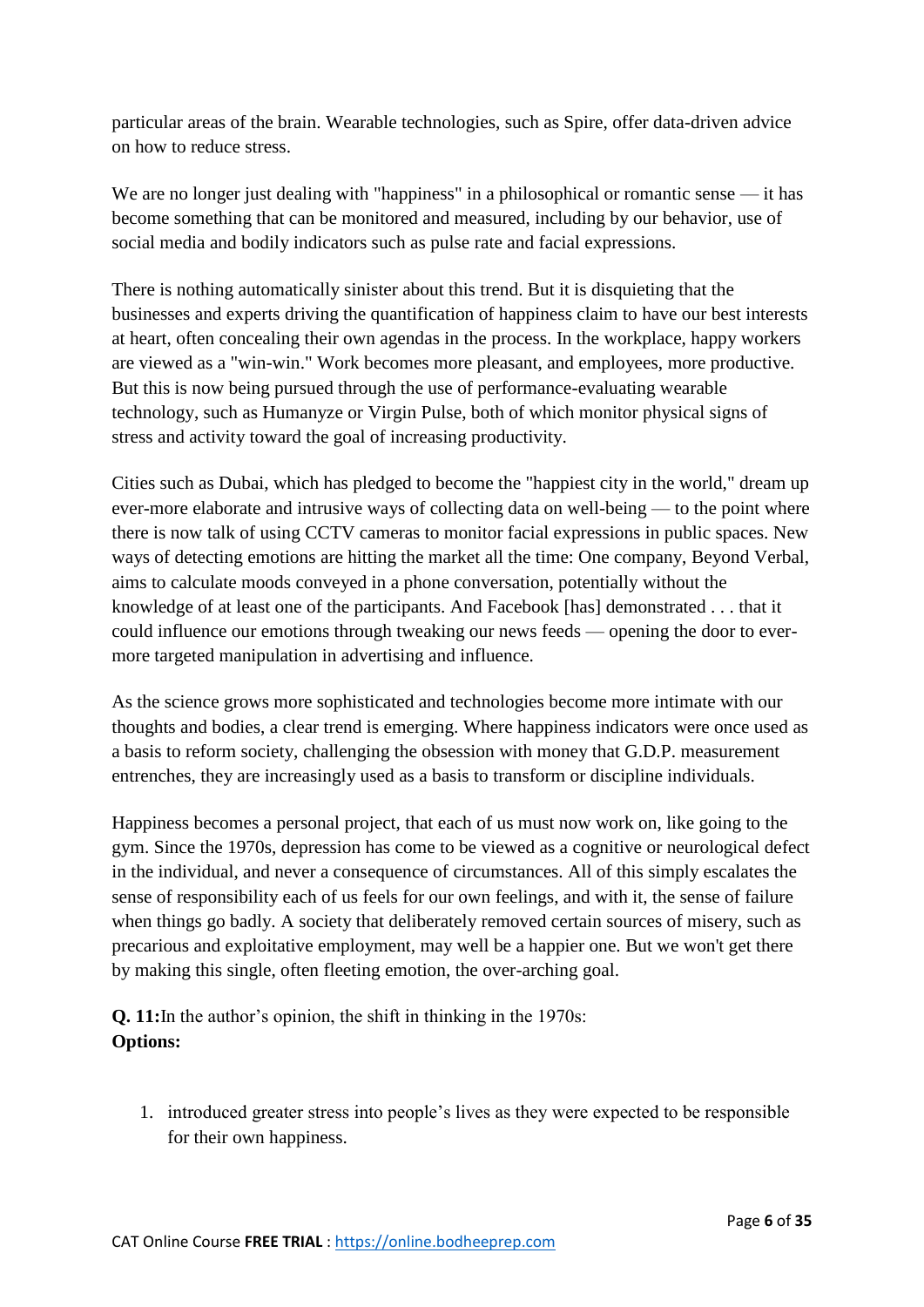- 2. was a welcome change from the earlier view that depression could be cured by changing circumstances.
- 3. put people in touch with their own feelings rather than depending on psychologists.
- 4. reflected the emergence of neuroscience as the authority on human emotions.

**Q. 12:**The author's view would be undermined by which of the following research findings? **Options:**

- 1. There is a definitive move towards the adoption of wearable technology that taps into emotions.
- 2. A proliferation of gyms that are collecting data on customer well-being.
- 3. Individuals worldwide are utilising technologies to monitor and increase their wellbeing.
- 4. Stakeholders globally are moving away from collecting data on the well-being of individuals.

**Q. 13:**According to the author, Dubai: **Options:**

- 1. develops sophisticated technologies to monitor its inhabitants' states of mind.
- 2. incentivises companies that prioritise worker welfare.
- 3. collaborates with Facebook to selectively influence its inhabitants' moods.
- 4. is on its way to becoming one of the world's happiest cities.

**Q. 14:**According to the author, wearable technologies and social media are contributing most to:

#### **Options:**

- 1. happiness as a "personal project".
- 2. disciplining individuals to be happy.
- 3. depression as a thing of the past.
- 4. making individuals aware of stress in their lives.

**Q. 15:**From the passage we can infer that the author would like economists to: **Options:**

1. correlate measurements of happiness with economic indicators.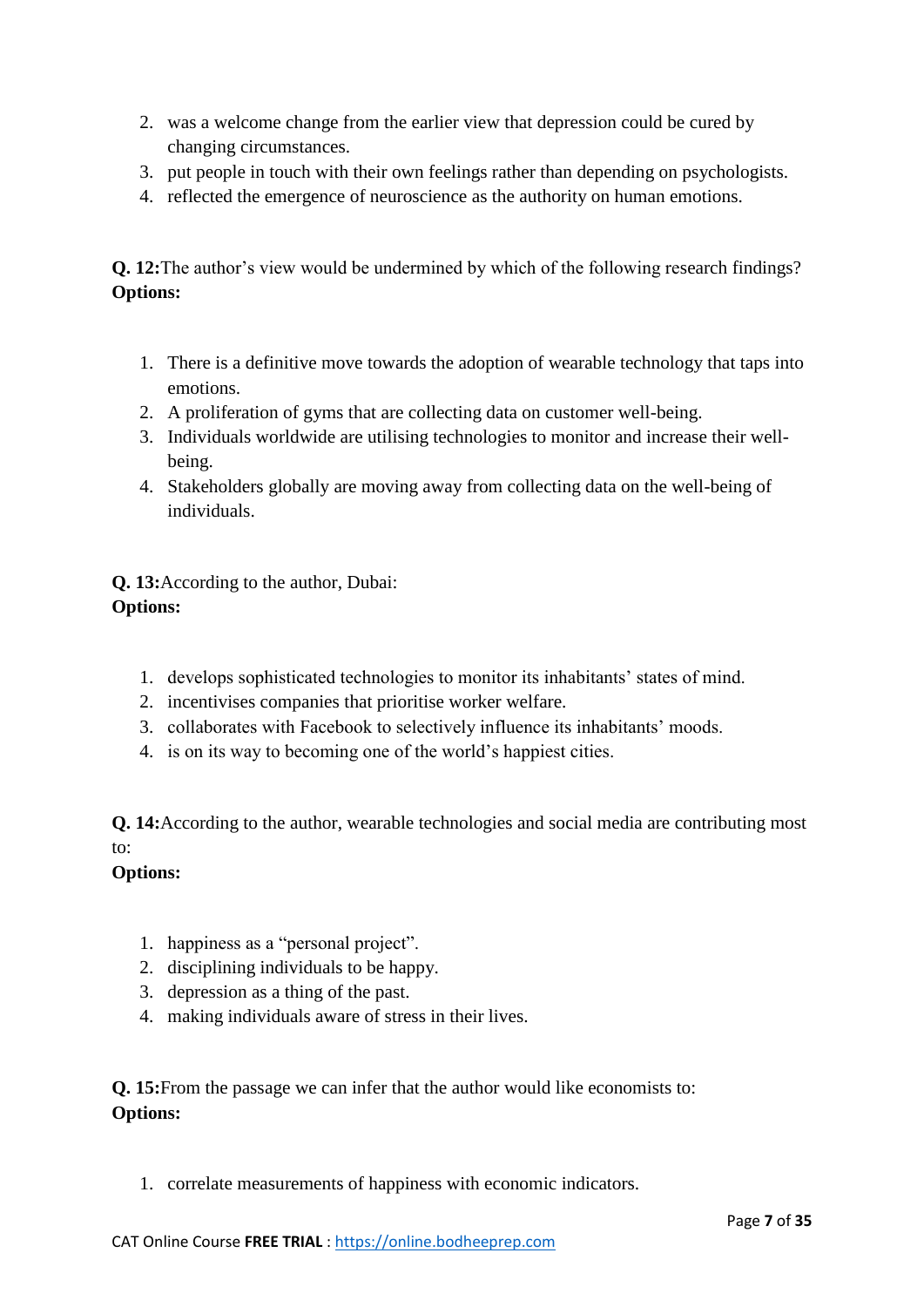- 2. measure the effectiveness of Facebook and social media advertising.
- 3. incorporate psychological findings into their research cautiously.
- 4. work closely with neuroscientists to understand human behaviour.

When researchers at Emory University in Atlanta trained mice to fear the smell of almonds (by pairing it with electric shocks), they found, to their consternation, that both the children and grandchildren of these mice were spontaneously afraid of the same smell. That is not supposed to happen. Generations of schoolchildren have been taught that the inheritance of acquired characteristics is impossible. A mouse should not be born with something its parents have learned during their lifetimes, any more than a mouse that loses its tail in an accident should give birth to tailless mice. . . .

Modern evolutionary biology dates back to a synthesis that emerged around the 1940s-60s, which married Charles Darwin's mechanism of natural selection with Gregor Mendel's discoveries of how genes are inherited. The traditional, and still dominant, view is that adaptations – from the human brain to the peacock's tail – are fully and satisfactorily explained by natural selection (and subsequent inheritance). Yet [new evidence] from genomics, epigenetics and developmental biology [indicates] that evolution is more complex than we once assumed. . . .

In his book On Human Nature (1978), the evolutionary biologist Edward O Wilson claimed that human culture is held on a genetic leash. The metaphor [needs revision]. . . . Imagine a dog-walker (the genes) struggling to retain control of a brawny mastiff (human culture). The pair's trajectory (the pathway of evolution) reflects the outcome of the struggle. Now imagine the same dog-walker struggling with multiple dogs, on leashes of varied lengths, with each dog tugging in different directions. All these tugs represent the influence of developmental factors, including epigenetics, antibodies and hormones passed on by parents, as well as the ecological legacies and culture they bequeath. . . .

The received wisdom is that parental experiences can't affect the characters of their offspring. Except they do. The way that genes are expressed to produce an organism's phenotype – the actual characteristics it ends up with – is affected by chemicals that attach to them. Everything from diet to air pollution to parental behaviour can influence the addition or removal of these chemical marks, which switches genes on or off. Usually these so-called 'epigenetic' attachments are removed during the production of sperm and eggs cells, but it turns out that some escape the resetting process and are passed on to the next generation, along with the genes. This is known as 'epigenetic inheritance', and more and more studies are confirming that it really happens. Let's return to the almond-fearing mice. The inheritance of an epigenetic mark transmitted in the sperm is what led the mice's offspring to acquire an inherited fear.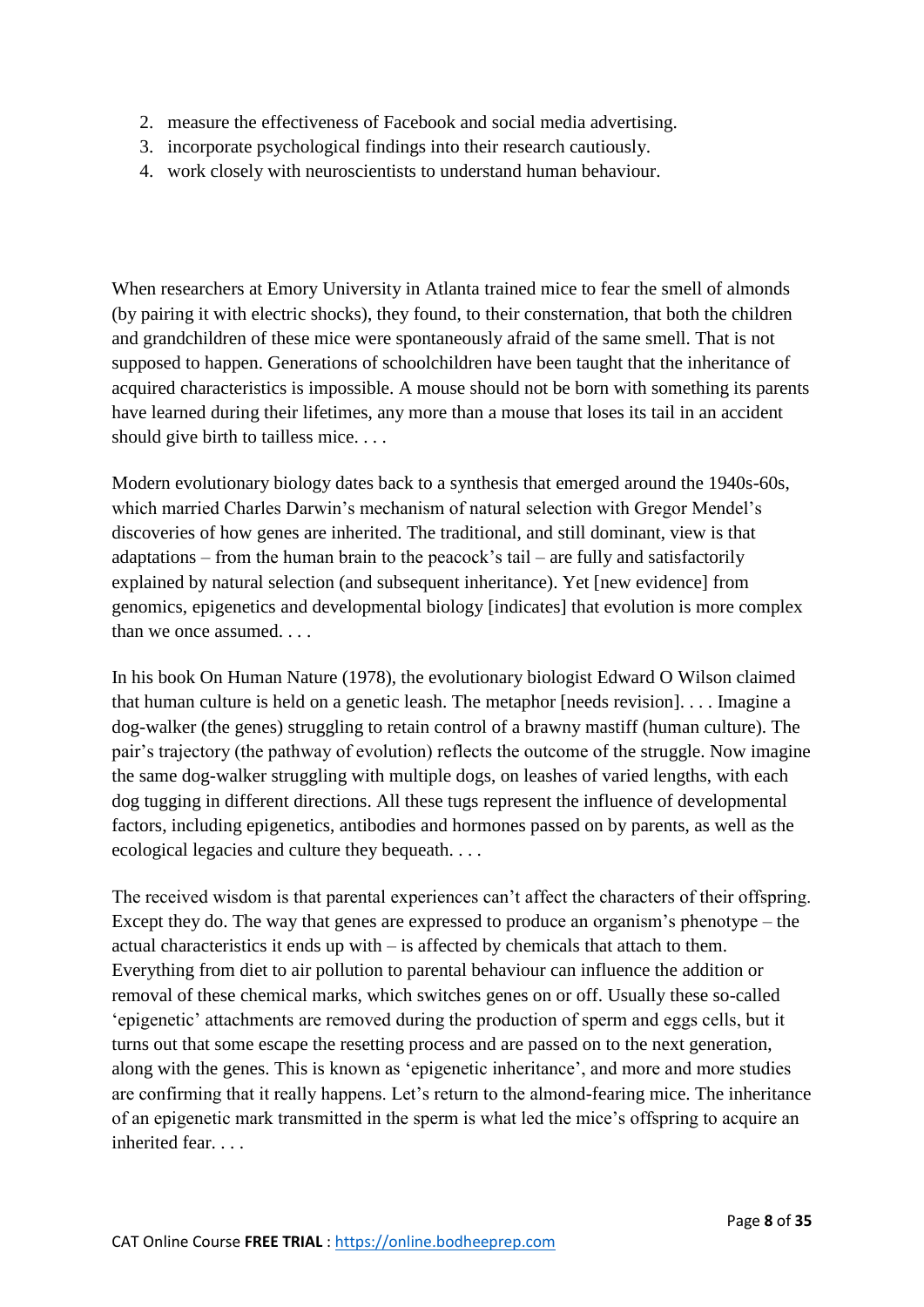Epigenetics is only part of the story. Through culture and society, [humans and other animals] inherit knowledge and skills acquired by [their] parents. . . . All this complexity . . . points to an evolutionary process in which genomes (over hundreds to thousands of generations), epigenetic modifications and inherited cultural factors (over several, perhaps tens or hundreds of generations), and parental effects (over single-generation timespans) collectively inform how organisms adapt. These extra-genetic kinds of inheritance give organisms the flexibility to make rapid adjustments to environmental challenges, dragging genetic change in their wake – much like a rowdy pack of dogs.

**Q. 16:**The Emory University experiment with mice points to the inheritance of: **Options:**

- 1. psychological markers
- 2. acquired characteristics
- 3. personality traits
- 4. acquired parental fears

**Q. 17:**Which of the following best describes the author's argument? **Options:**

- 1. Darwin's and Mendel's theories together best explain evolution.
- 2. Mendel's theory of inheritance is unfairly underestimated in explaining evolution.
- 3. Wilson's theory of evolution is scientifically superior to either Darwin's or Mendel's.
- 4. Darwin's theory of natural selection cannot fully explain evolution.

**Q. 18:**Which of the following, if found to be true, would negate the main message of the passage?

# **Options:**

- 1. A study affirming the influence of socio-cultural markers on evolutionary processes.
- 2. A study highlighting the criticality of epigenetic inheritance to evolution.
- 3. A study indicating the primacy of ecological impact on human adaptation.
- 4. A study affirming the sole influence of natural selection and inheritance on evolution.

**Q. 19:**The passage uses the metaphor of a dog walker to argue that evolutionary adaptation is most comprehensively understood as being determined by: **Options:**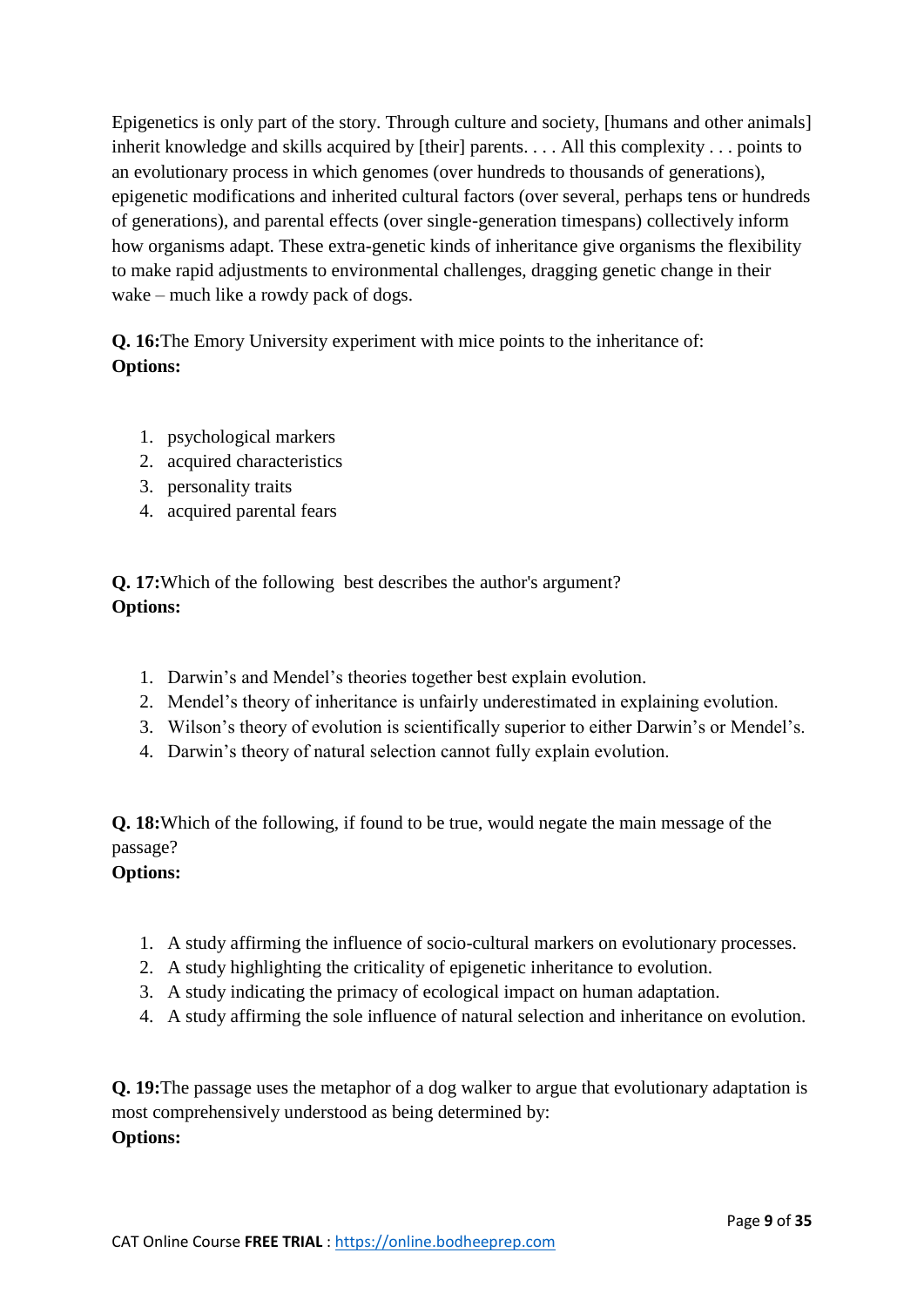- 1. extra genetic, genetic, epigenetic and genomic legacies.
- 2. socio-cultural, genetic, epigenetic, and genomic legacies
- 3. ecological, hormonal, extra genetic and genetic legacies.
- 4. genetic, epigenetic, developmental factors, and ecological legacies.

**Q. 20:**In the first paragraph, the author laments the fact that: **Options:**

- 1. there is no recognition of the Indian soldiers who served in the Second World War.
- 2. the new war memorial will be built right next to India Gate.
- 3. India lost thousands of human lives during the Second World War.
- 4. funds will be wasted on another war memorial when we already have the India Gate memorial.

The] Indian government [has] announced an international competition to design a National War Memorial in New Delhi, to honour all of the Indian soldiers who served in the various wars and counter-insurgency campaigns from 1947 onwards. The terms of the competition also specified that the new structure would be built adjacent to the India Gate – a memorial to the Indian soldiers who died in the First World War. Between the old imperialist memorial and the proposed nationalist one, India's contribution to the Second World War is airbrushed out of existence.

The Indian government's conception of the war memorial was not merely absent-minded. Rather, it accurately reflected the fact that both academic history and popular memory have yet to come to terms with India's Second World War, which continues to be seen as little more than mood music in the drama of India's advance towards independence and partition in 1947. Further, the political trajectory of the postwar subcontinent has militated against popular remembrance of the war. With partition and the onset of the India-Pakistan rivalry, both of the new nations needed fresh stories for self-legitimisation rather than focusing on shared wartime experiences.

However, the Second World War played a crucial role in both the independence and partition of India. . . . The Indian army recruited, trained and deployed some 2.5 million men, almost 90,000 of which were killed and many more injured. Even at the time, it was recognised as the largest volunteer force in the war. . . .

India's material and financial contribution to the war was equally significant. India emerged as a major military-industrial and logistical base for Allied operations in south-east Asia and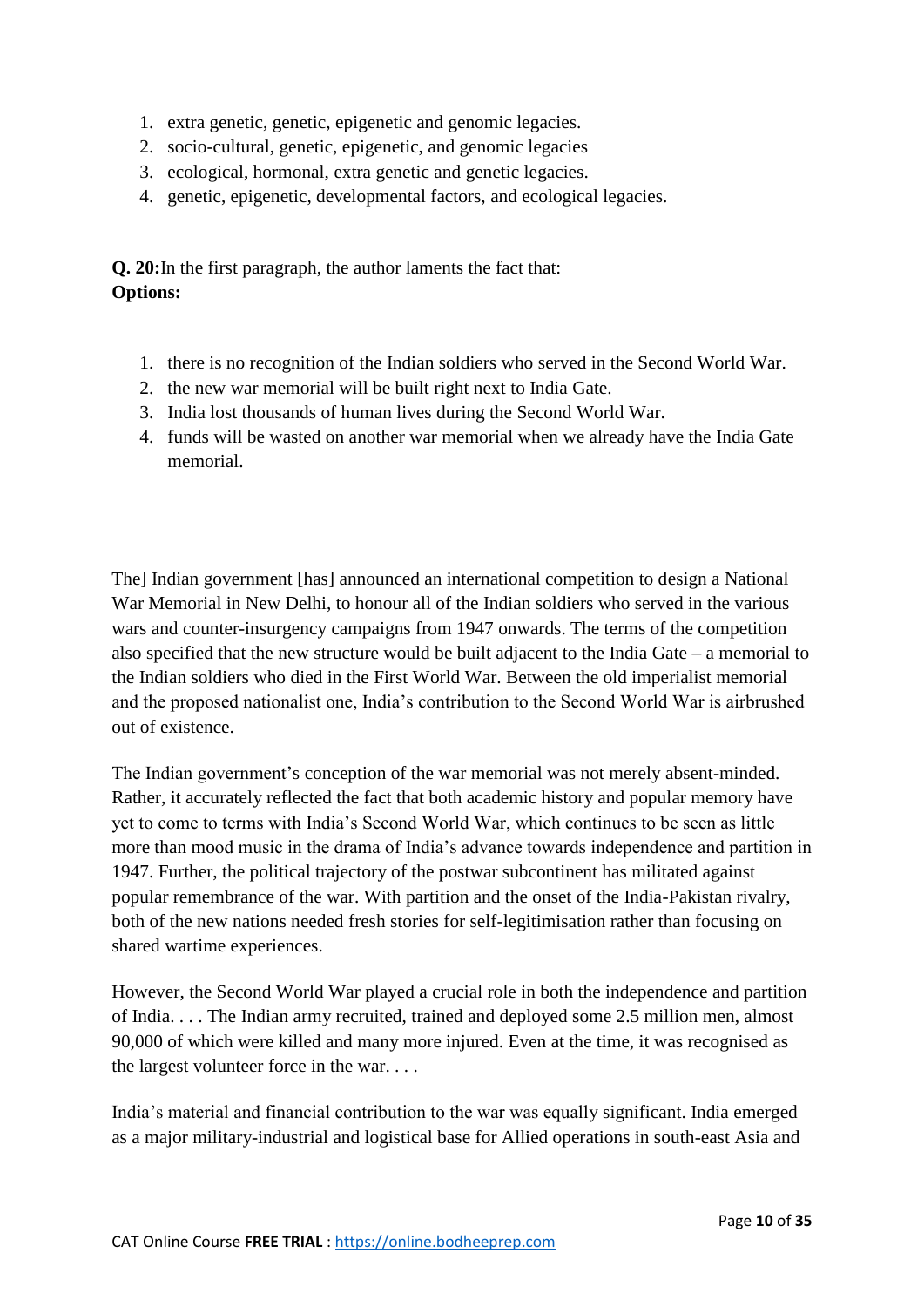the Middle East. This led the United States to take considerable interest in the country's future, and ensured that this was no longer the preserve of the British government.

Other wartime developments pointed in the direction of India's independence. In a stunning reversal of its long-standing financial relationship with Britain, India finished the war as one of the largest creditors to the imperial power.

Such extraordinary mobilization for war was achieved at great human cost, with the Bengal famine the most extreme manifestation of widespread wartime deprivation. The costs on India's home front must be counted in millions of lives.

Indians signed up to serve on the war and home fronts for a variety of reasons. . . . [M]any were convinced that their contribution would open the doors to India's freedom. . . . The political and social churn triggered by the war was evident in the massive waves of popular protest and unrest that washed over rural and urban India in the aftermath of the conflict. This turmoil was crucial in persuading the Attlee government to rid itself of the incubus of ruling India. . . .

Seventy years on, it is time that India engaged with the complex legacies of the Second World War. Bringing the war into the ambit of the new national memorial would be a fitting – if not overdue – recognition that this was India's War.

**Q. 21:**The phrase "mood music" is used in the second paragraph to indicate that the Second World War is viewed as:

#### **Options:**

- 1. setting the stage for the emergence of the India–Pakistan rivalry in the subcontinent.
- 2. a tragic period in terms of loss of lives and national wealth.
- 3. a backdrop to the subsequent independence and partition of the region.
- 4. a part of the narrative on the ill-effects of colonial rule on India.

**Q. 22:**The author lists all of the following as outcomes of the Second World War EXCEPT: **Options:**

- 1. independence of the subcontinent and its partition into two countries.
- 2. US recognition of India's strategic location and role in the War.
- 3. large-scale deaths in Bengal as a result of deprivation and famine.
- 4. the large financial debt India owed to Britain after the War.

**Q. 23:**The author claims that omitting mention of Indians who served in the Second World War from the new National War Memorial is: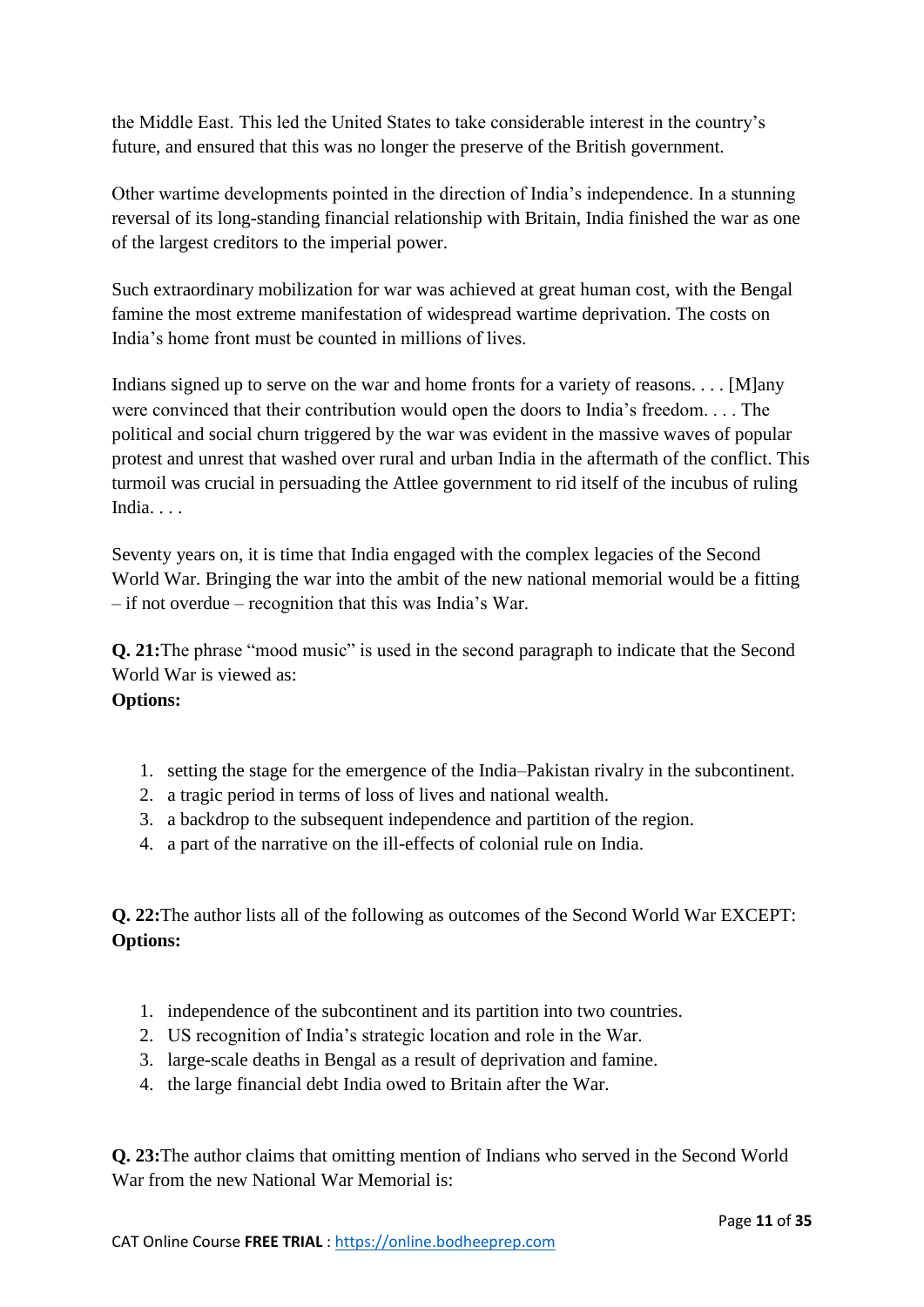## **Options:**

- 1. a reflection of the academic and popular view of India's role in the War.
- 2. appropriate as their names can always be included in the India Gate memorial.
- 3. a reflection of misplaced priorities of the post-independence Indian governments.
- 4. is something which can be rectified in future by constructing a separate memorial.

**Q. 24:**The author suggests that a major reason why India has not so far acknowledged its role in the Second World War is that it: **Options:**

- 1. blames the War for leading to the momentous partition of the country.
- 2. wants to forget the human and financial toll of the War on the country.
- 3. has been focused on building an independent, non-colonial political identity.
- 4. views the War as a predominantly Allied effort, with India playing only a supporting role.

**Q. 25:**The four sentences (labelled 1,2,3,4) given in this question, when properly sequenced, form a coherent paragraph. Each sentence is labelled with a number. Decide on the proper sequence of order of the sentences and key in this sequence of four numbers as your answer:

- 1. Impartiality and objectivity are fiendishly difficult concepts that can cause all sorts of injustices even if transparently implemented.
- 2. It encourages us into bubbles of people we know and like, while blinding us to different perspectives, but the deeper problem of 'transparency' lies in the words "…and much more".
- 3. Twitter's website says that "tweets you are likely to care about most will show up first in your timeline…based on accounts you interact with most, tweets you engage with, and much more."
- 4. We are only told some of the basic principles, and we can't see the algorithm itself, making it hard for citizens to analyse the system sensibly or fairly or be convinced of its impartiality and objectivity

**Q. 26:**Five sentences related to a topic are given below. Four of them can be put together to form a meaningful and coherent short paragraph. Identify the odd one out. Choose its number as your answer and key it in.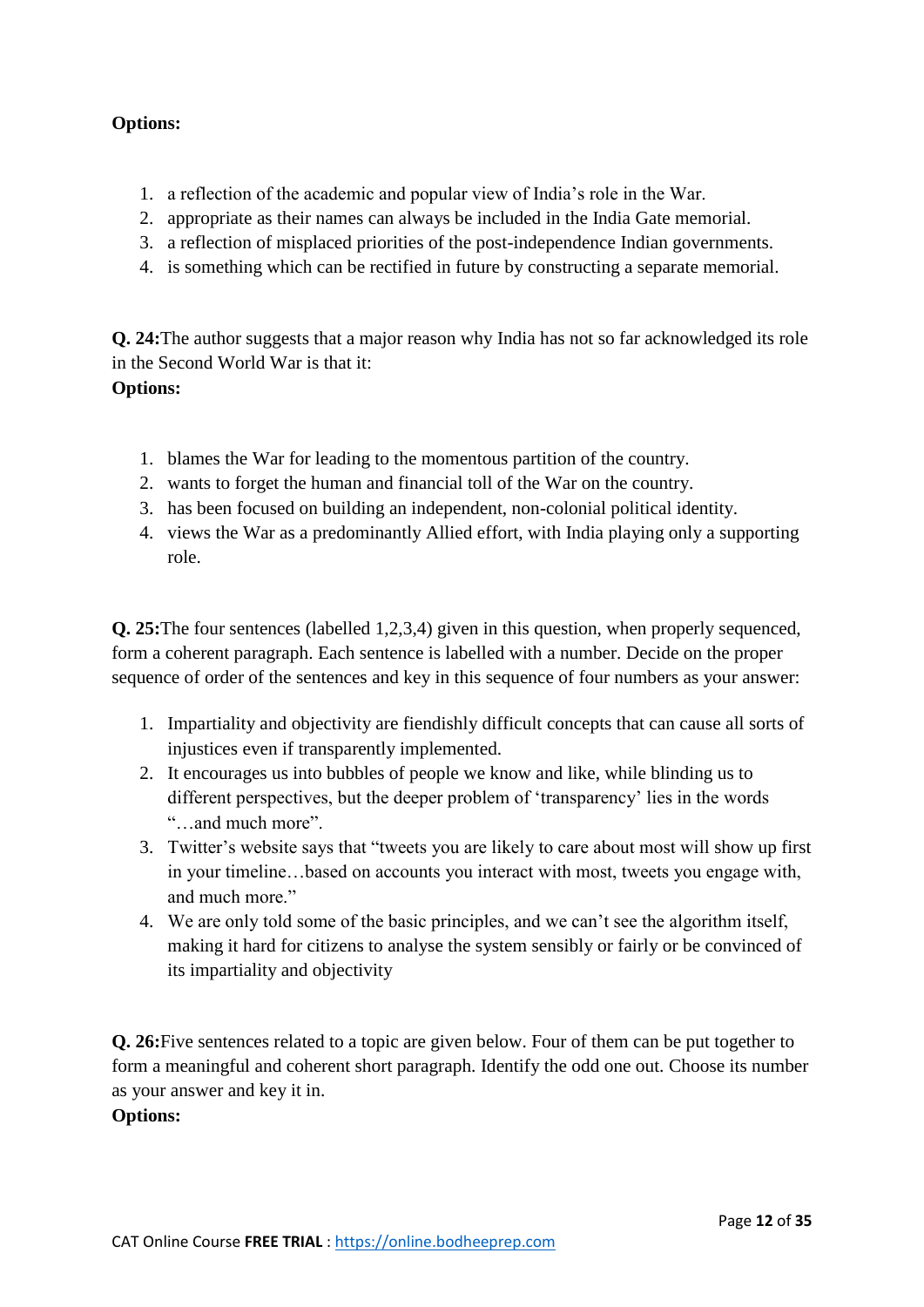- 1. Translators are like bumblebees.
- 2. Though long since scientifically disproved, this factoid is still routinely trotted out.
- 3. Similar pronouncements about the impossibility of translation have dogged practitioners since Leonardo Bruni's De interpretatione recta, published in 1424.
- 4. Bees, unaware of these deliberations, have continued to flit from flower to flower, and translators continue to translate.

**Q. 27:**The four sentences (labelled 1, 2, 3, and 4) given in this question, when properly sequenced, form a coherent paragraph. Decide on the proper order for the sentences and key in this sequence of four numbers as your answer.

- 1. The woodland's canopy receives most of the sunlight that falls on the trees.
- 2. Swifts do not confine themselves to woodlands, but hunt wherever there are insects in the air.
- 3. With their streamlined bodies, swifts are agile flyers, ideally adapted to twisting and turning through the air as they chase flying insects – the creatures that form their staple diet.
- 4. Hundreds of thousands of insects fly in the sunshine up above the canopy, some falling prey to swifts and swallows

**Q. 28:**The passage given below is followed by four summaries. Choose the option that best captures the author's position.

Production and legitimation of scientific knowledge can be approached from a number of perspectives. To study knowledge production from the sociology of professions perspective would mean a focus on the institutionalization of a body of knowledge. The professionsapproach informed earlier research on managerial occupation, business schools and management knowledge. It however tends to reify institutional power structures in its understanding of the links between knowledge and authority. Knowledge production is restricted in the perspective to the selected members of the professional community, most notably to the university faculties and professional colleges. Power is understood as a negative mechanism, which prevents the non-professional actors from offering their ideas and information as legitimate knowledge.

- 1. Professions-approach aims at the institutionalization of knowledge but restricts knowledge production as a function of a select few.
- 2. The study of knowledge production can be done through many perspectives.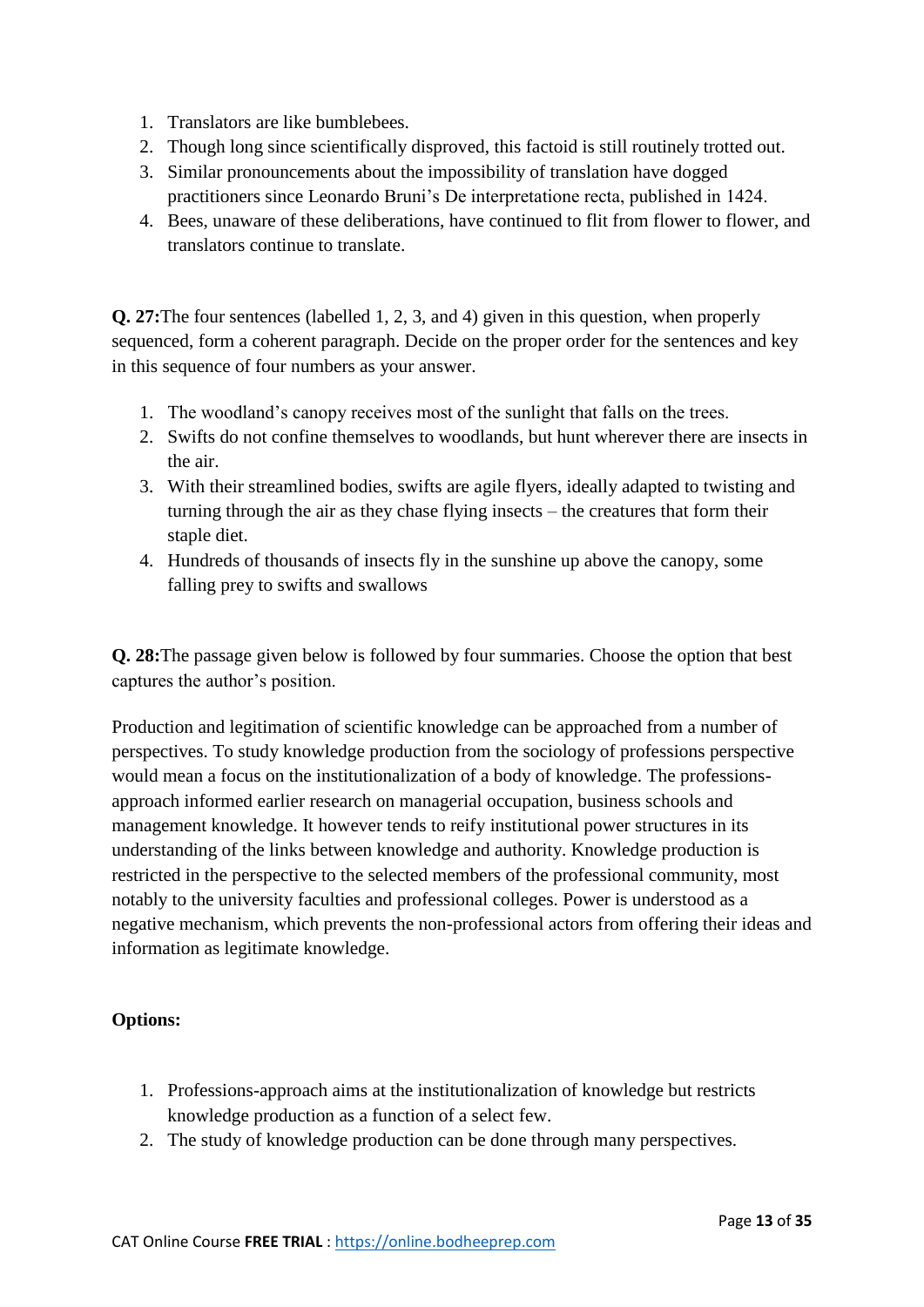- 3. Professions-approach focuses on the creation of institutions of higher education and disciplines to promote knowledge production
- 4. The professions-approach has been one of the most relied upon perspective in the study of management knowledge production.

**Q. 29:**The passage given below is followed by four summaries. Choose the option that best captures the author's position.

Artificial embryo twinning is a relatively low-tech way to make clones. As the name suggests, this technique mimics the natural process that creates identical twins. In nature, twins form very early in development when the embryo splits in two. Twinning happens in the first days after egg and sperm join, while the embryo is made of just a small number of unspecialized cells. Each half of the embryo continues dividing on its own, ultimately developing into separate, complete individuals. Since they developed from the same fertilized egg, the resulting individuals are genetically identical.

## **Options:**

- 1. Artificial embryo twinning is low-tech and mimetic of the natural development of genetically identical twins from the embryo after fertilization.
- 2. Artificial embryo twinning is low-tech unlike the natural development of identical twins from the embryo after fertilization.
- 3. Artificial embryo twinning is just like the natural development of twins, where during fertilization twins are formed.
- 4. Artificial embryo twinning is low-tech and is close to the natural development of twins where the embryo splits into two identical twins.

**Q. 30:**The passage given below is followed by four summaries. Choose the option that best captures the author's position.

The conceptualization of landscape as a geometric object first occurred in Europe and is historically related to the European conceptualization of the organism, particularly the human body, as a geometric object with parts having a rational, three-dimensional organization and integration. The European idea of landscape appeared before the science of landscape emerged, and it is no coincidence that Renaissance artists such as Leonardo da Vinci, who studied the structure of the human body, also facilitated an understanding of the structure of landscape. Landscape which had been a subordinate background to religious or historical narratives, became an independent genre or subject of art by the end of sixteenth century or the beginning of the seventeenth century.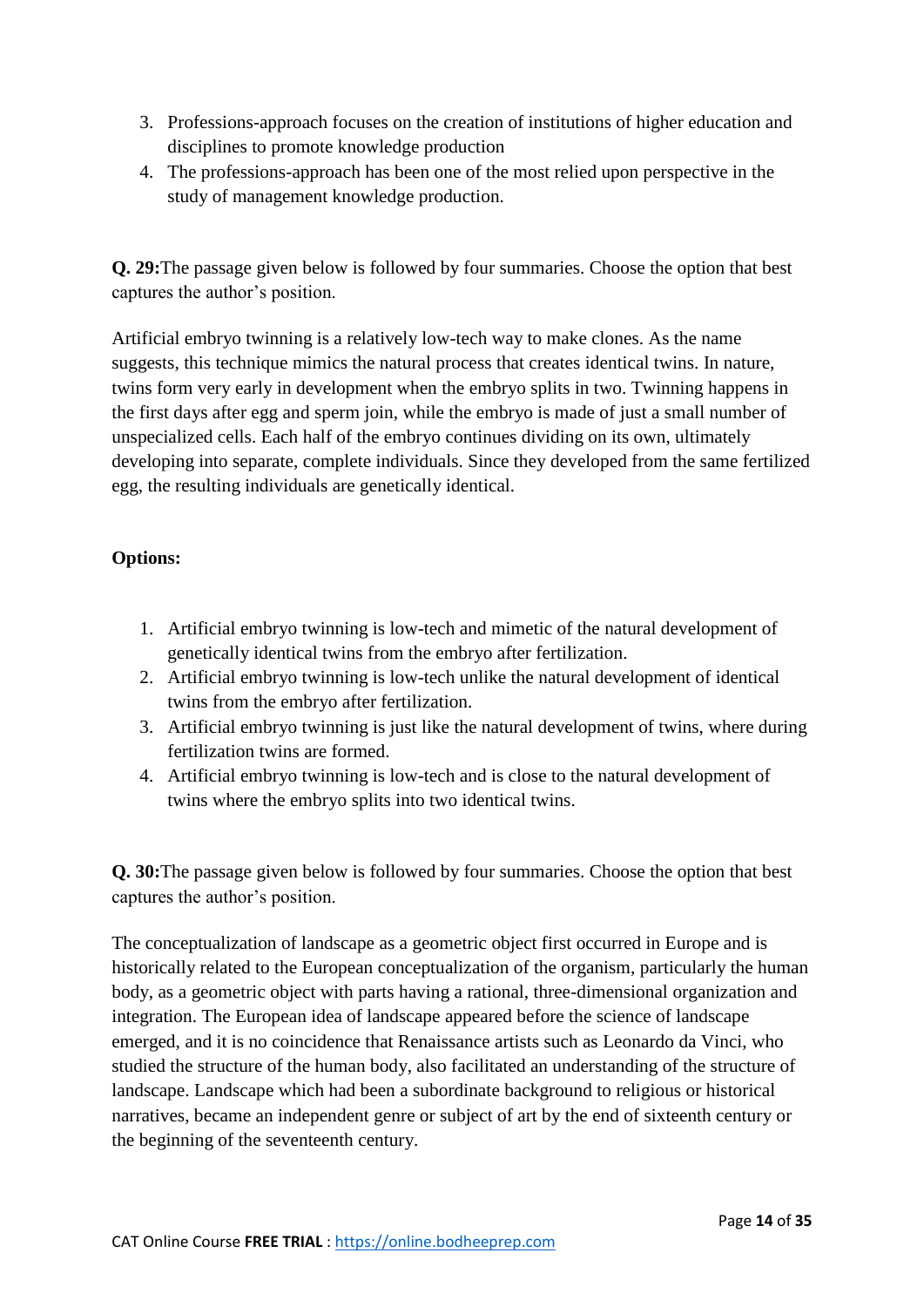## **Options:**

- 1. Landscape became a major subject of art at the turn of the sixteenth century.
- 2. The three-dimensional understanding of the organism in Europe led to a similar approach towards the understanding of landscape.
- 3. The study of landscape as an independent genre was aided by the Renaissance artists.
- 4. The Renaissance artists were responsible for the study of landscape as a subject of art.

**Q. 31:**The four sentences (labelled 1,2,3,4) given in this question, when properly sequenced, form a coherent paragraph. Each sentence is labelled with a number. Decide on the proper sequence of order of the sentences and key in this sequence of four numbers as your answer:

- 1. But now we have another group: the unwitting enablers.
- 2. Democracy and high levels of inequality of the kind that have come to characterize the United States are simply incompatible.
- 3. Believing these people are working for a better world, they are, actually, at most, chipping away at the margins, making slight course corrections, ensuring the system goes on as it is, uninterrupted.
- 4. Very rich people will always use money to maintain their political and economic power.

**Q. 32:**Five sentences related to a topic are given below. Four of them can be put together to form a meaningful and coherent short paragraph. Identify the odd one out. **Options:**

- 1. In many cases time inconsistency is what prevents our going from intention to action.
- 2. For people to continuously postpone getting their children immunized, they would need to be constantly fooled by themselves.
- 3. In the specific case of immunization, however, it is hard to believe that time inconsistency by itself would be sufficient to make people permanently postpone the decision if they were fully cognizant of its benefits.
- 4. In most cases, even a small cost of immunization was large enough to discourage most people.

**Q. 33:**Five sentences related to a topic are given below. Four of them can be put together to form a meaningful and coherent short paragraph. Identify the odd one out. **Options:**

1. Displacement in Bengal is thus not very significant in view of its magnitude.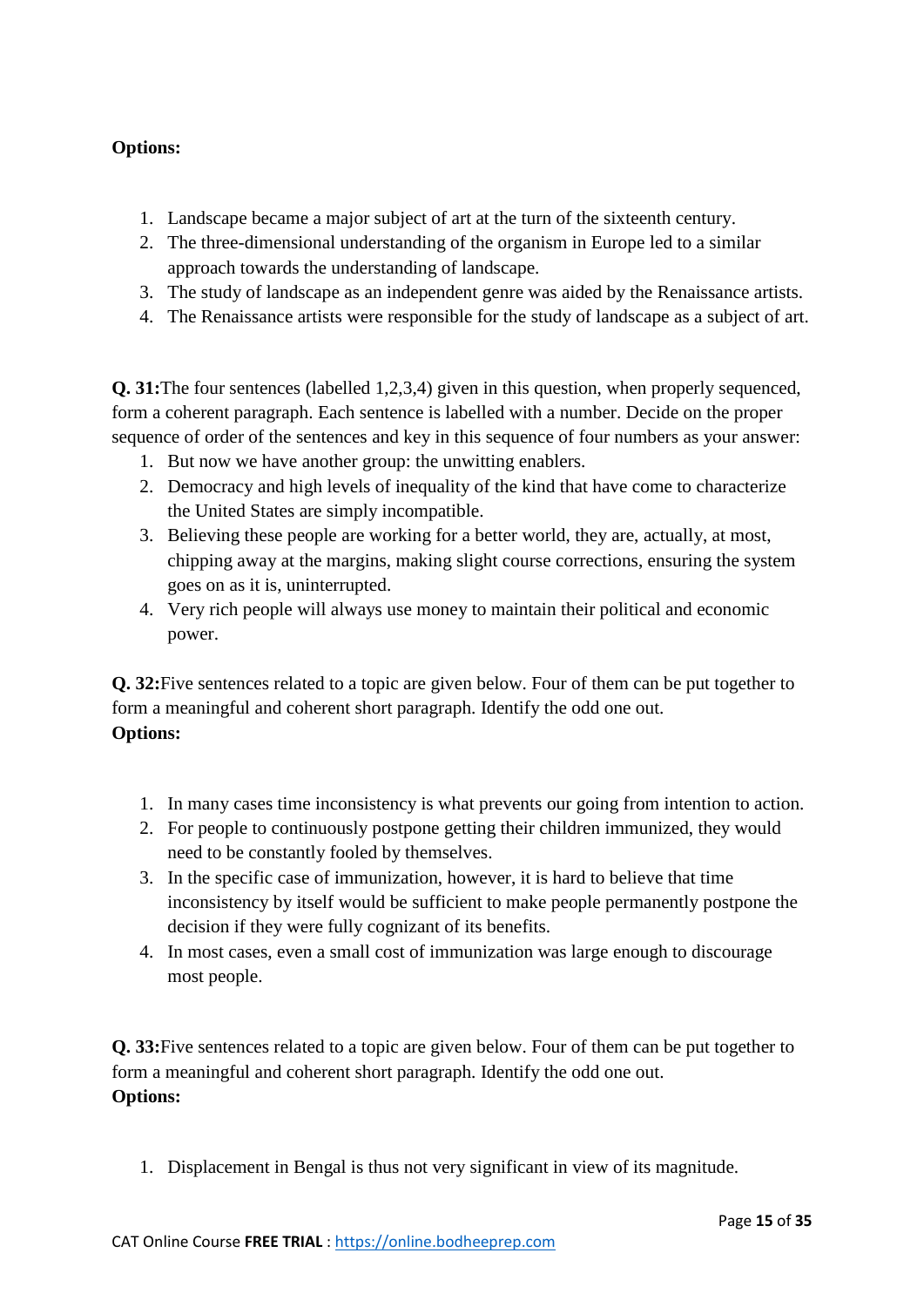- 2. A factor of displacement in Bengal is the shifting course of the Ganges leading to erosion of river banks.
- 3. The nature of displacement in Bengal makes it an interesting case study.
- 4. Since displacement due to erosion is well spread over a long period of time, it remains invisible.
- 5. Rapid displacement would Hve helped senitize the public to its human costs.

**Q. 34:**The four sentences (labelled 1, 2, 3, and 4) given in this question, when properly sequenced, form a coherent paragraph. Decide on the proper order for the sentences and key in this sequence of four numbers as your answer.

- 1. The eventual diagnosis was skin cancer and after treatment all seemed well.
- 2. The viola player didn't know what it was; nor did her GP.
- 3. Then a routine scan showed it had come back and spread to her lungs.
- 4. It started with a lump on Cathy Perkins' index finger.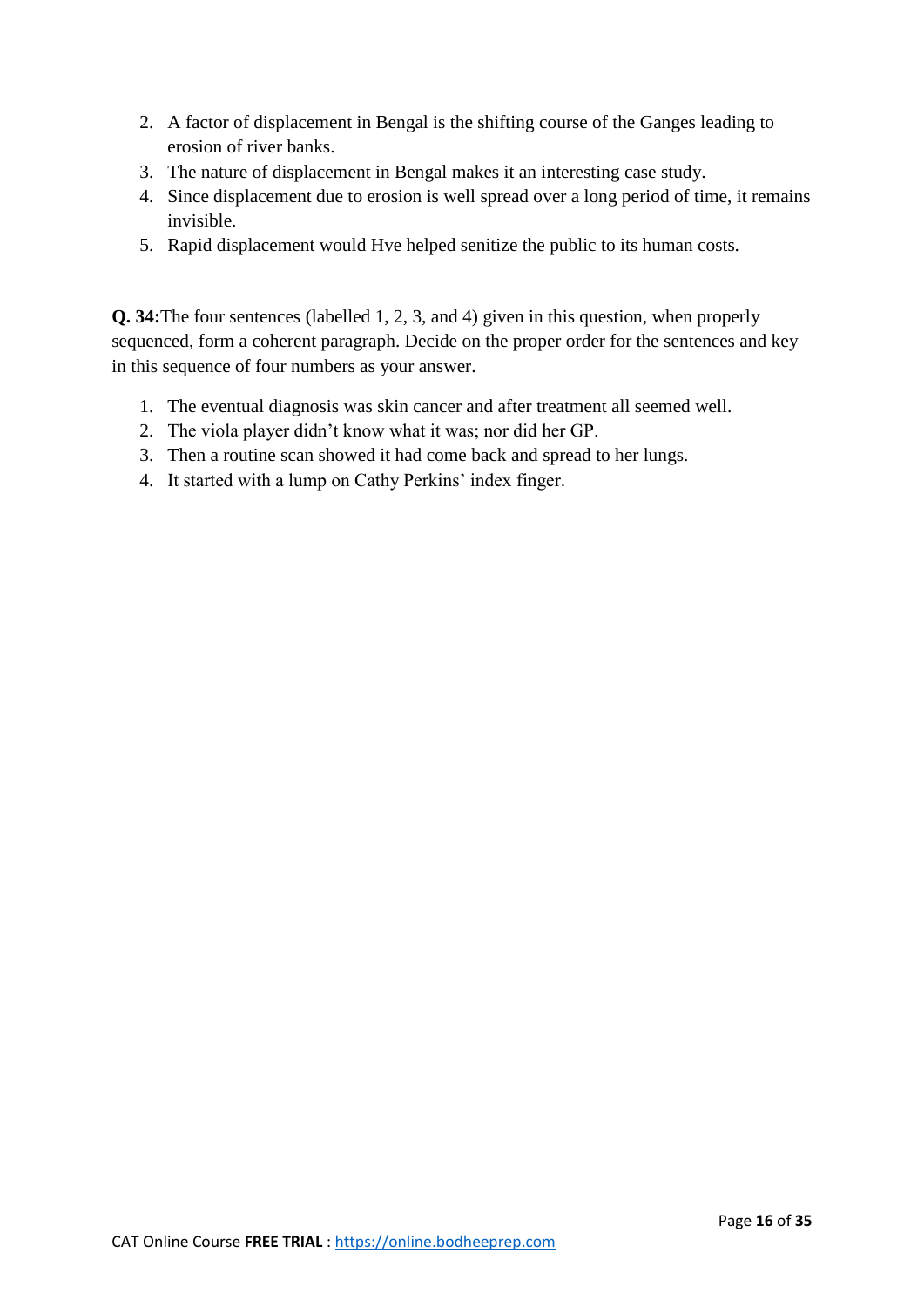# Section: LRDI

1600 satellites were sent up by a country for several purposes. The purposes are classified as broadcasting (B), communication (C), surveillance (S), and others (O). A satellite can serve multiple purposes; however a satellite serving either B, or C, or S does not serve O.

The following facts are known about the satellites:

1. The numbers of satellites serving B, C, and S (though may be not exclusively) are in the ratio 2:1:1.

2. The number of satellites serving all three of B, C, and S is 100.

3. The number of satellites exclusively serving C is the same as the number of satellites exclusively serving S. This number is 30% of the number of satellites exclusively serving B.

4. The number of satellites serving O is the same as the number of satellites serving both C and S but not B.

**Q. 35:**What best can be said about the number of satellites serving C? **Options:**

- 1. Must be between 450 and 725
- 2. Cannot be more than 800
- 3. Must be between 400 and 800
- 4. Must be at least 100

**Q. 36:**What is the minimum possible number of satellites serving B exclusively? **Options:**

- 1. 100
- 2. 200
- 3. 500
- 4. 250

**Q. 37:**If at least 100 of the 1600 satellites were serving O, what can be said about the number of satellites serving S? **Options:**

1. At most 475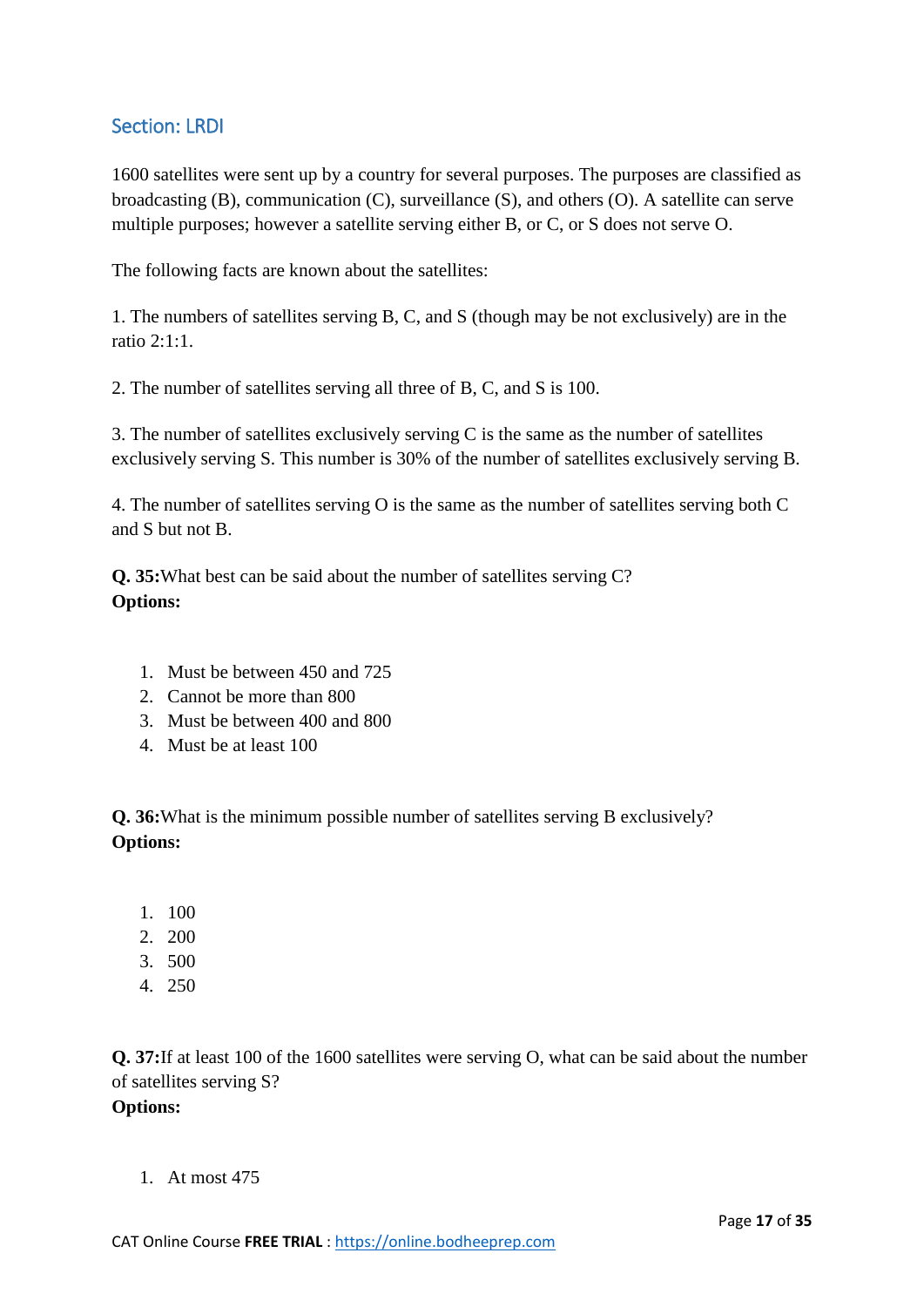- 2. Exactly 475
- 3. At least 475
- 4. No conclusion is possible based on the given information

**Q. 38:**If the number of satellites serving at least two among B, C, and S is 1200, which of the following MUST be FALSE?

**Options:**

- 1. The number of satellites serving C cannot be uniquely determined
- 2. The number of satellites serving B is more than 1000
- 3. All 1600 satellites serve B or C or S
- 4. The number of satellites serving B exclusively is exactly 250

The multi-layered pie-chart below shows the sales of LED television sets for a big retail electronics outlet during 2016 and 2017. The outer layer shows the monthly sales during this period, with each label showing the month followed by sales figure of that month. For some months, the sales figures are not given in the chart. The middle-layer shows quarter-wise aggregate sales figures (in some cases, aggregate quarter-wise sales numbers are not given next to the quarter). The innermost layer shows annual sales. It is known that the sales figures during the three months of the second quarter (April, May, June) of 2016 form an arithmetic progression, as do the three monthly sales figures in the fourth quarter (October, November, December) of that year.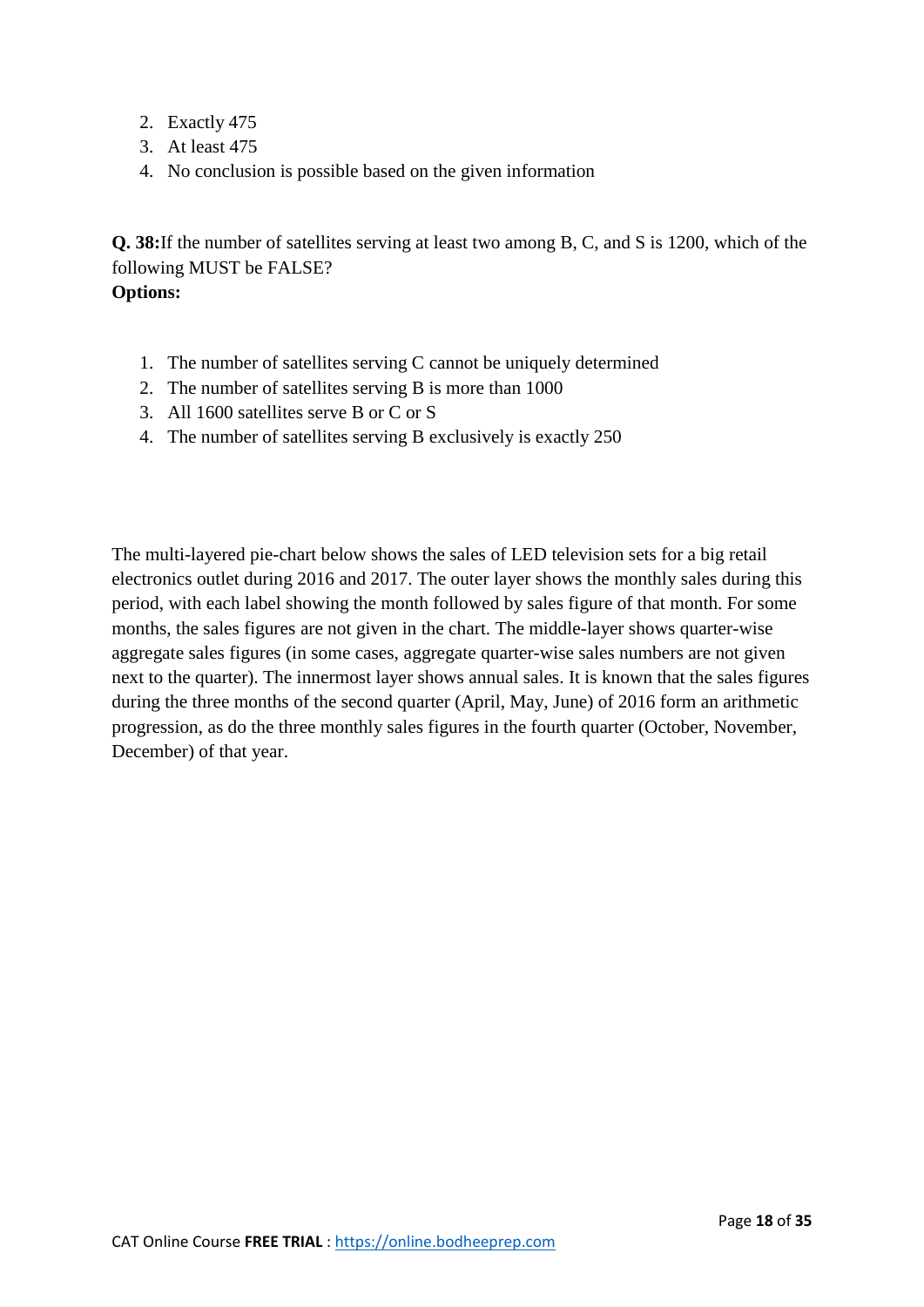

**Q. 39:**What is the percentage increase in sales in December 2017 as compared to the sales in December 2016?

**Options:**

- 1. 28.57
- 2. 22.22
- 3. 50.00
- 4. 38.46

**Q. 40:**In which quarter of 2017 was the percentage increase in sales from the same quarter of 2016 the highest?

- 1. Q1
- 2. Q3
- 3. Q4
- 4. Q2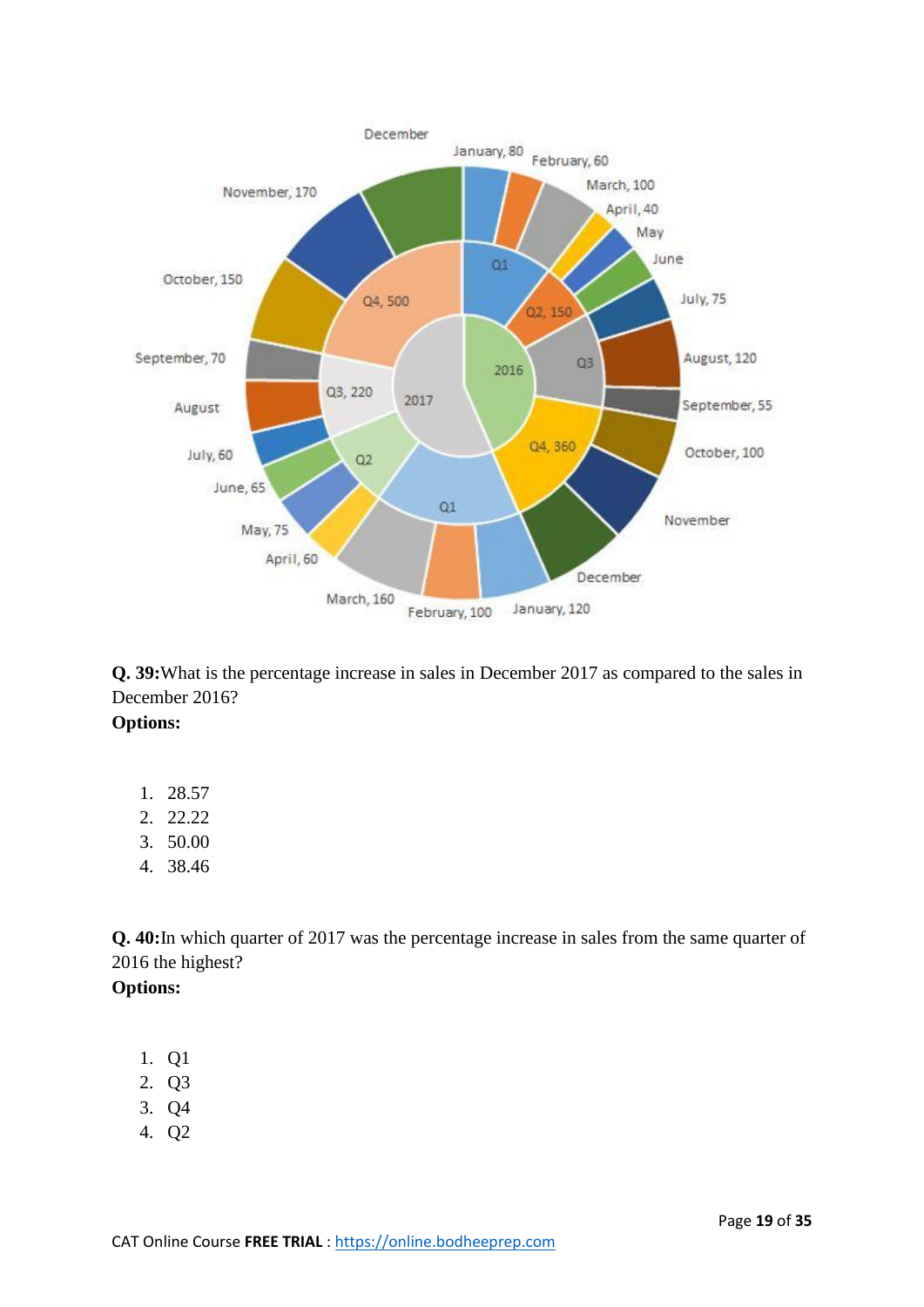**Q. 41:**During which quarter was the percentage decrease in sales from the previous quarter's sales the highest?

# **Options:**

- 1. Q2 of 2017
- 2. Q1 of 2017
- 3. Q4 of 2017
- 4. Q2 of 2016

**Q. 42:**During which month was the percentage increase in sales from the previous month's sales the highest? **Options:**

- 1. March of 2017
- 2. October of 2017
- 3. October of 2016
- 4. March of 2016

An ATM dispenses exactly Rs. 5000 per withdrawal using 100, 200 and 500 rupee notes. The ATM requires every customer to give her preference for one of the three denominations of notes. It then dispenses notes such that the number of notes of the customer's preferred denomination exceeds the total number of notes of other denominations dispensed to her.

**Q. 43:**In how many different ways can the ATM serve a customer who gives 500 rupee notes as her preference?

**Q. 44:**If the ATM could serve only 10 customers with a stock of fifty 500 rupee notes and a sufficient number of notes of other denominations, what is the maximum number of customers among these 10 who could have given 500 rupee notes as their preferences?

**Q. 45:**What is the maximum number of customers that the ATM can serve with a stock of fifty 500 rupee notes and a sufficient number of notes of other denominations, if all the customers are to be served with at most 20 notes per withdrawal? **Options:**

1. 10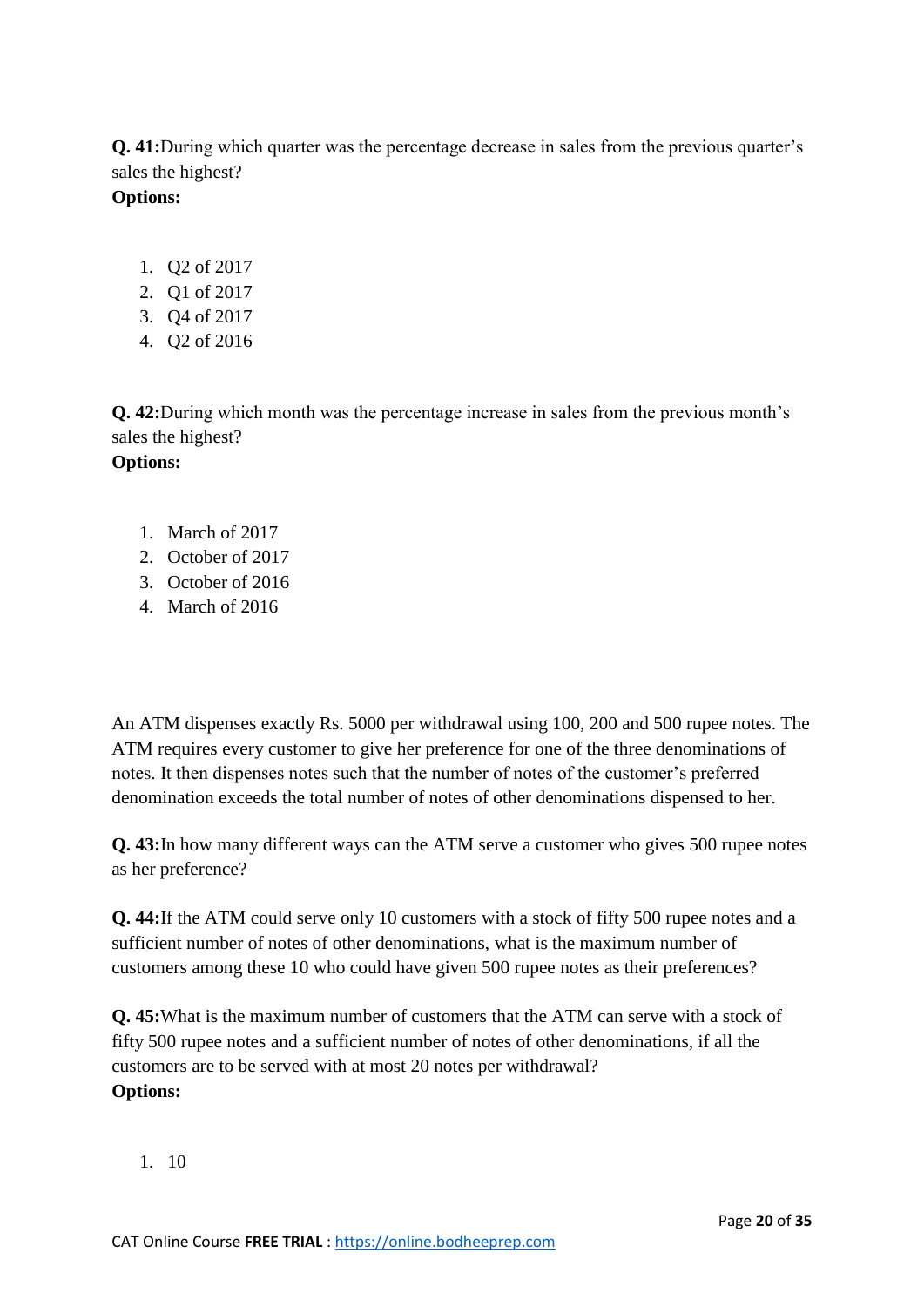2. 16

- 3. 12
- 4. 13

**Q. 46:**What is the number of 500 rupee notes required to serve 50 customers with 500 rupee notes as their preferences and another 50 customers with 100 rupee notes as their preferences, if the total number of notes to be dispensed is the smallest possible?

## **Options:**

- 1. 800
- 2. 750
- 3. 900
- 4. 1400

Adriana, Bandita, Chitra, and Daisy are four female students, and Amit, Barun, Chetan, and Deb are four male students. Each of them studies in one of three institutes - X, Y, and Z. Each student majors in one subject among Marketing, Operations, and Finance, and minors in a different one among these three subjects. The following facts are known about the eight students:

1. Three students are from X, three are from Y, and the remaining two students, both female, are from Z.

2. Both the male students from Y minor in Finance, while the female student from Y majors in Operations.

3. Only one male student majors in Operations, while three female students minor in Marketing.

4. One female and two male students major in Finance.

5. Adriana and Deb are from the same institute. Daisy and Amit are from the same institute.

6. Barun is from Y and majors in Operations. Chetan is from X and majors in Finance.

7. Daisy minors in Operations.

**Q. 47:**Who are the students from the institute Z? **Options:**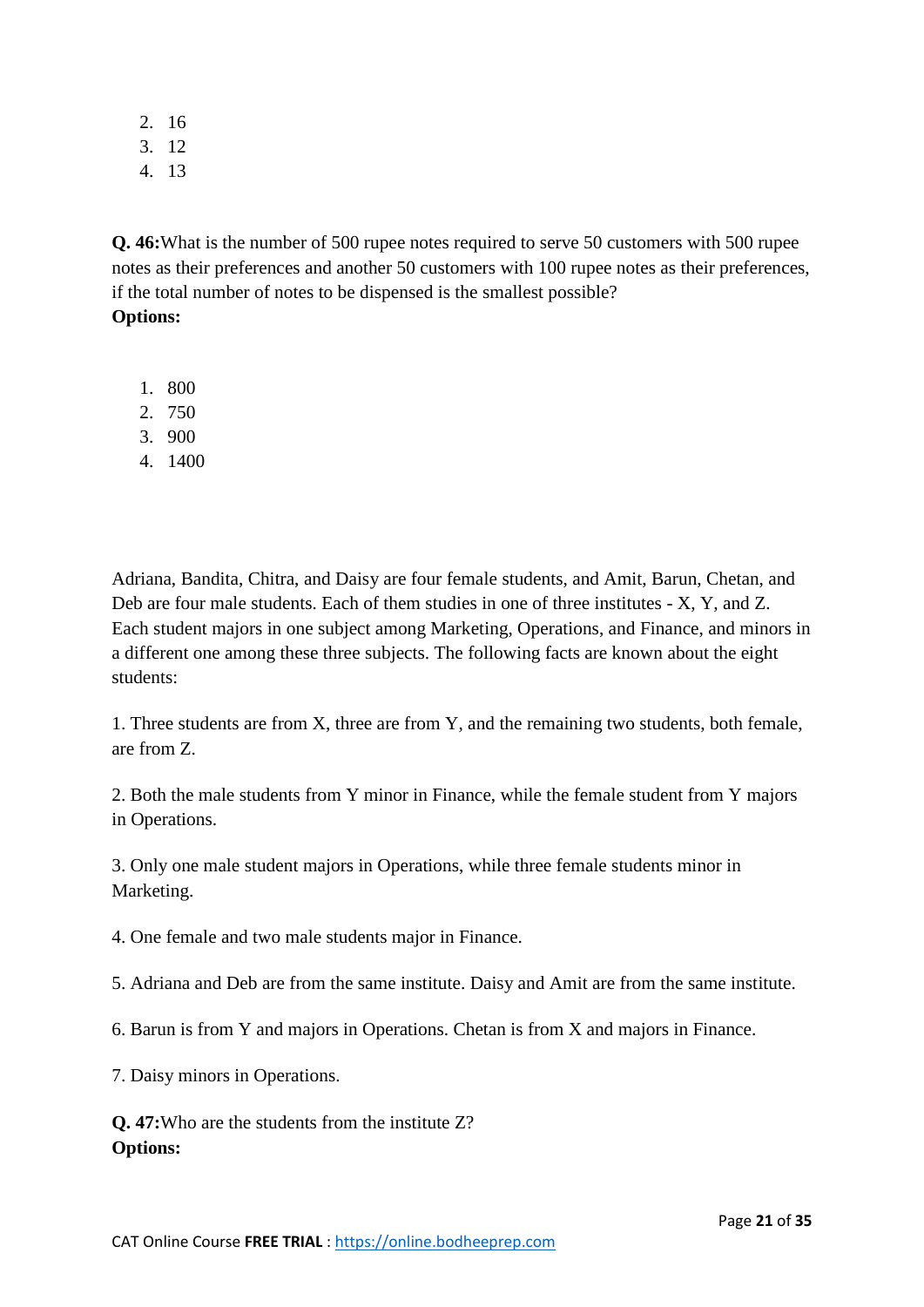- 1. Adriana and Bandita
- 2. Adriana and Daisy
- 3. Bandita and Chitra
- 4. Chitra and Daisy

**Q. 48:**Which subject does Deb minor in? **Options:**

- 1. Cannot be determined uniquely from the given information
- 2. Marketing
- 3. Operations
- 4. Finance

# **Q. 49:**Which subject does Amit major in? **Options:**

- 1. Operations
- 2. Marketing
- 3. Cannot be determined uniquely from the given information
- 4. Finance

**Q. 50:**If Chitra majors in Finance, which subject does Bandita major in? **Options:**

- 1. Cannot be determined uniquely from the given information
- 2. Marketing
- 3. Finance
- 4. Operations

You are given an  $n \times n$  square matrix to be filled with numerals so that no two adjacent cells have the same numeral. Two cells are called adjacent if they touch each other horizontally, vertically or diagonally. So a cell in one of the four corners has three cells adjacent to it, and a cell in the first or last row or column which is not in the corner has five cells adjacent to it. Any other cell has eight cells adjacent to it.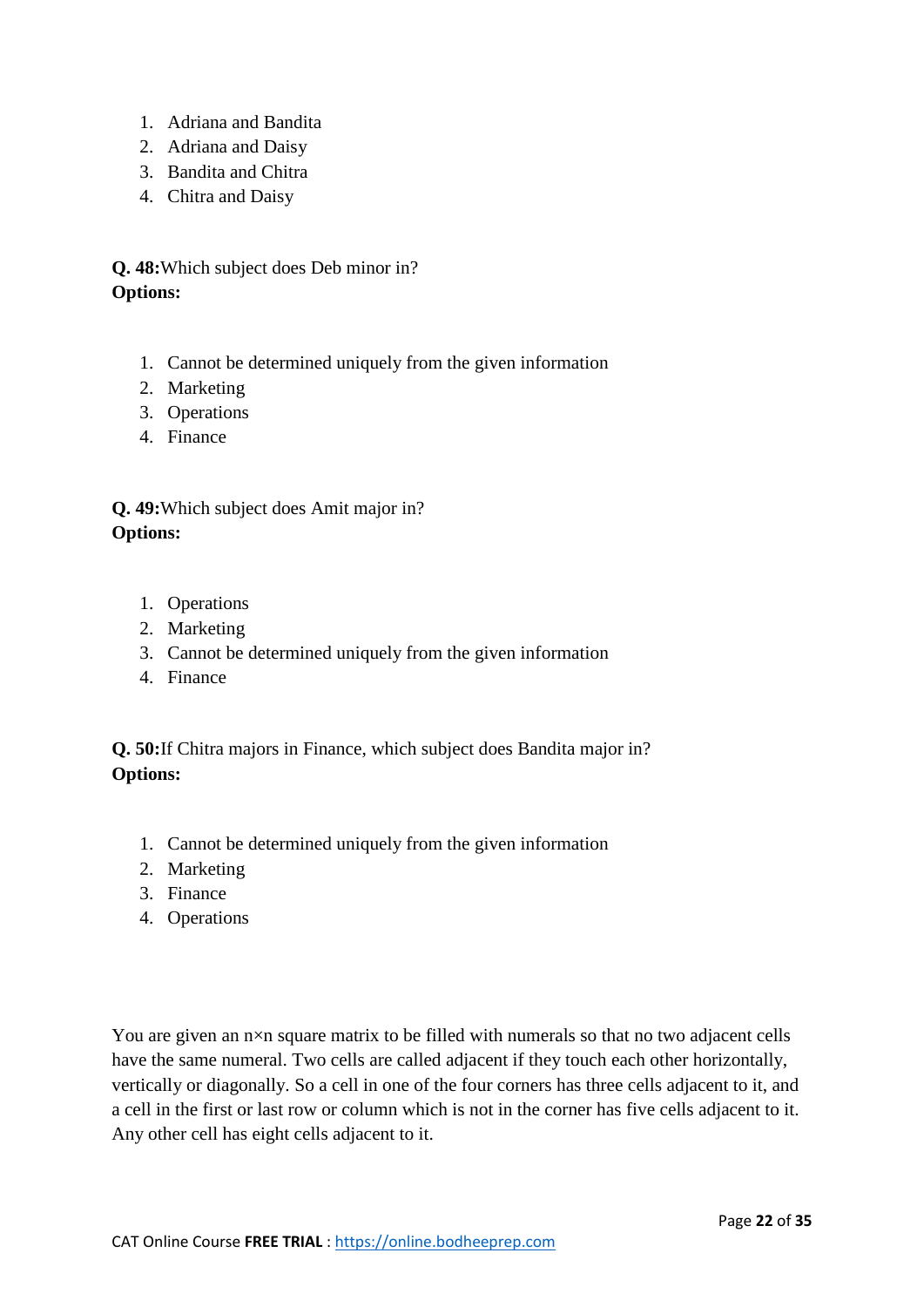**Q. 51:**What is the minimum number of different numerals needed to fill a  $3\times3$  square matrix?

**Q. 52:**What is the minimum number of different numerals needed to fill a 5×5 square matrix?

**Q. 53:**Suppose you are allowed to make one mistake, that is, one pair of adjacent cells can have the same numeral. What is the minimum number of different numerals required to fill a 5×5 matrix?

#### **Options:**

- 1. 16
- 2. 4
- 3. 25
- 4. 9

**Q. 54:**Suppose that all the cells adjacent to any particular cell must have different numerals. What is the minimum number of different numerals needed to fill a 5×5 square matrix? **Options:**

- 1. 9
- 2. 16
- 3. 4
- 4. 25

Fuel contamination levels at each of 20 petrol pumps P1, P2, …, P20 were recorded as either high, medium, or low.

1. Contamination levels at three pumps among P1 – P5 were recorded as high.

2. P6 was the only pump among P1 – P10 where the contamination level was recorded as low.

3. P7 and P8 were the only two consecutively numbered pumps where the same levels of contamination were recorded.

4. High contamination levels were not recorded at any of the pumps P16 – P20.

5. The number of pumps where high contamination levels were recorded was twice the number of pumps where low contamination levels were recorded.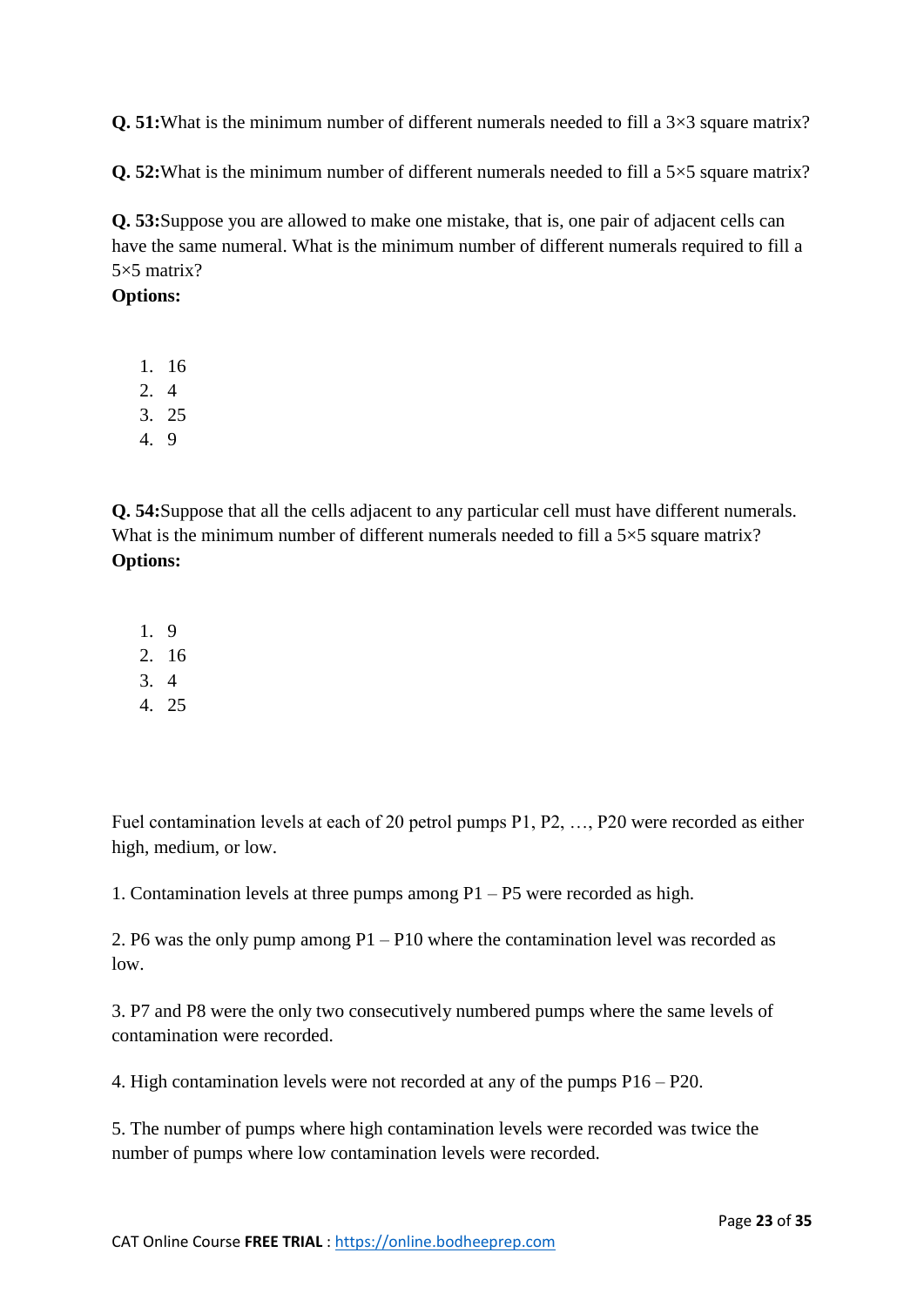**Q. 55:**Which of the following MUST be true? **Options:**

- 1. The contamination level at P10 was recorded as high.
- 2. The contamination level at P13 was recorded as low.
- 3. The contamination level at P20 was recorded as medium.
- 4. The contamination level at P12 was recorded as high.

**Q. 56:**What best can be said about the number of pumps at which the contamination levels were recorded as medium?

**Options:**

- 1. Exactly 8
- 2. More than 4
- 3. At least 8
- 4. At most 9

**Q. 57:**If the contamination level at P11 was recorded as low, then which of the following MUST be true?

#### **Options:**

- 1. The contamination level at P12 was recorded as high.
- 2. The contamination level at P14 was recorded as medium.
- 3. The contamination level at P15 was recorded as medium.
- 4. The contamination level at P18 was recorded as low.

**Q. 58:**If contamination level at P15 was recorded as medium, then which of the following MUST be FALSE?

- 1. Contamination level at P14 was recorded to be higher than that at P15.
- 2. Contamination levels at P10 and P14 were recorded as the same.
- 3. Contamination levels at P13 and P17 were recorded as the same.
- 4. Contamination levels at P11 and P16 were recorded as the same.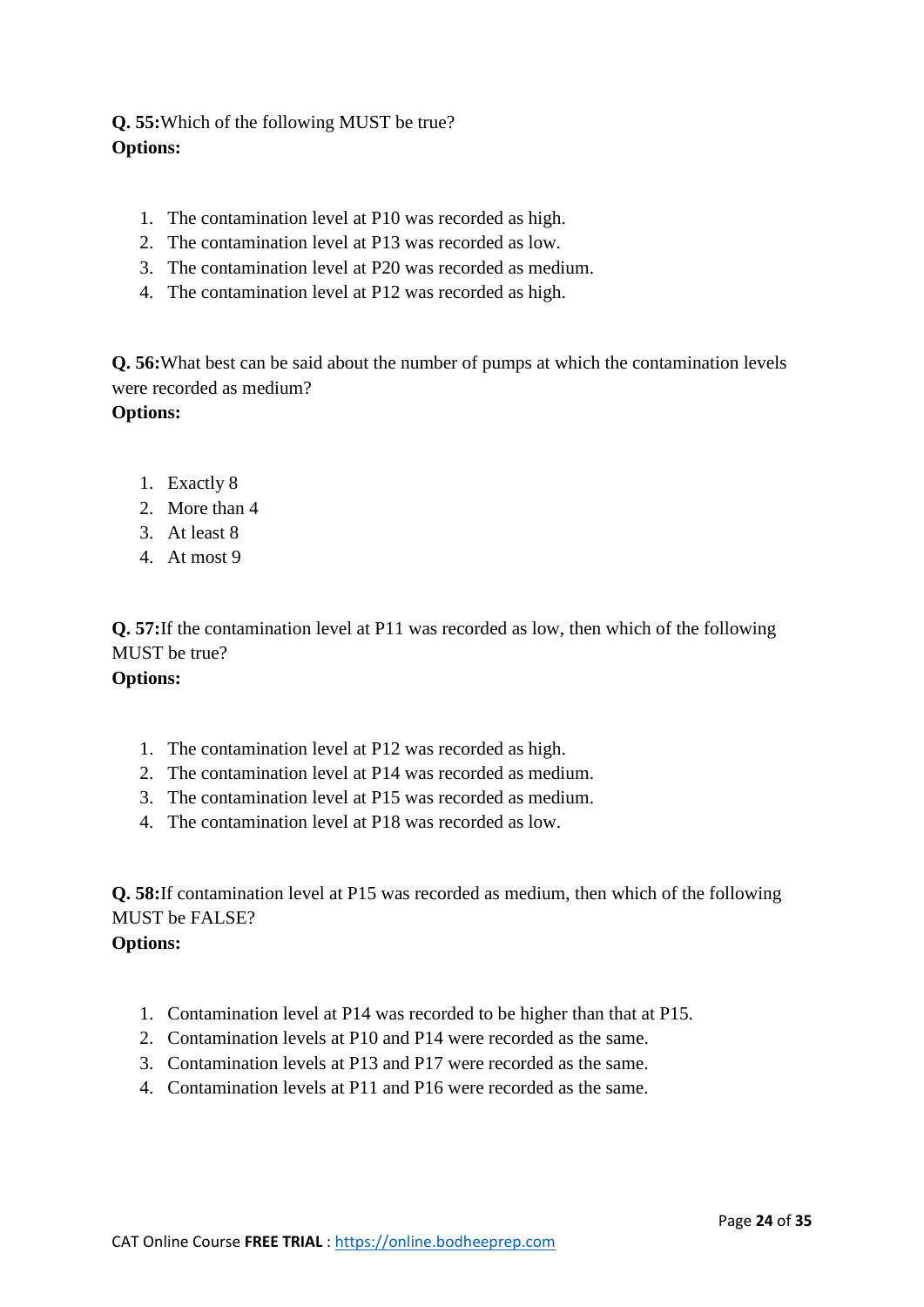A company administers a written test comprising of three sections of 20 marks each – Data Interpretation (DI), Written English (WE) and General Awareness (GA), for recruitment. A composite score for a candidate (out of 80) is calculated by doubling her marks in DI and adding it to the sum of her marks in the other two sections. Candidates who score less than 70% marks in two or more sections are disqualified. From among the rest, the four with the highest composite scores are recruited. If four or less candidates qualify, all who qualify are recruited.

Ten candidates appeared for the written test. Their marks in the test are given in the table below. Some marks in the table are missing, but the following facts are known:

- 1. No two candidates had the same composite score.
- 2. Ajay was the unique highest scorer in WE.
- 3. Among the four recruited, Geeta had the lowest composite score.
- 4. Indu was recruited.
- 5. Danish, Harini, and Indu had scored the same marks the in GA.

6. Indu and Jatin both scored 100% in exactly one section and Jatin's composite score was 10 more than Indu's.

| Candidate   | marks out of 20 |           |    |
|-------------|-----------------|-----------|----|
|             | DI              | <b>WE</b> | GA |
| Ajay        | 8               |           | 16 |
| <b>Bala</b> |                 | 9         | 11 |
| Chetna      | 19              | 4         | 12 |
| Danish      | 8               | 15        |    |
| Ester       | 12              | 18        | 16 |
| Falak       | 15              | 7         | 10 |
| Geeta       | 14              |           | 6  |
| Harini      | 5               |           |    |
| Indu        |                 | 8         |    |
| Jatin       |                 | 16        | 14 |

**Q. 59:**Which of the following statements MUST be true?

- 1. Jatin's composite score was more than that of Danish.
- 2. Indu scored less than Chetna in DI.
- 3. Jatin scored more than Indu in GA.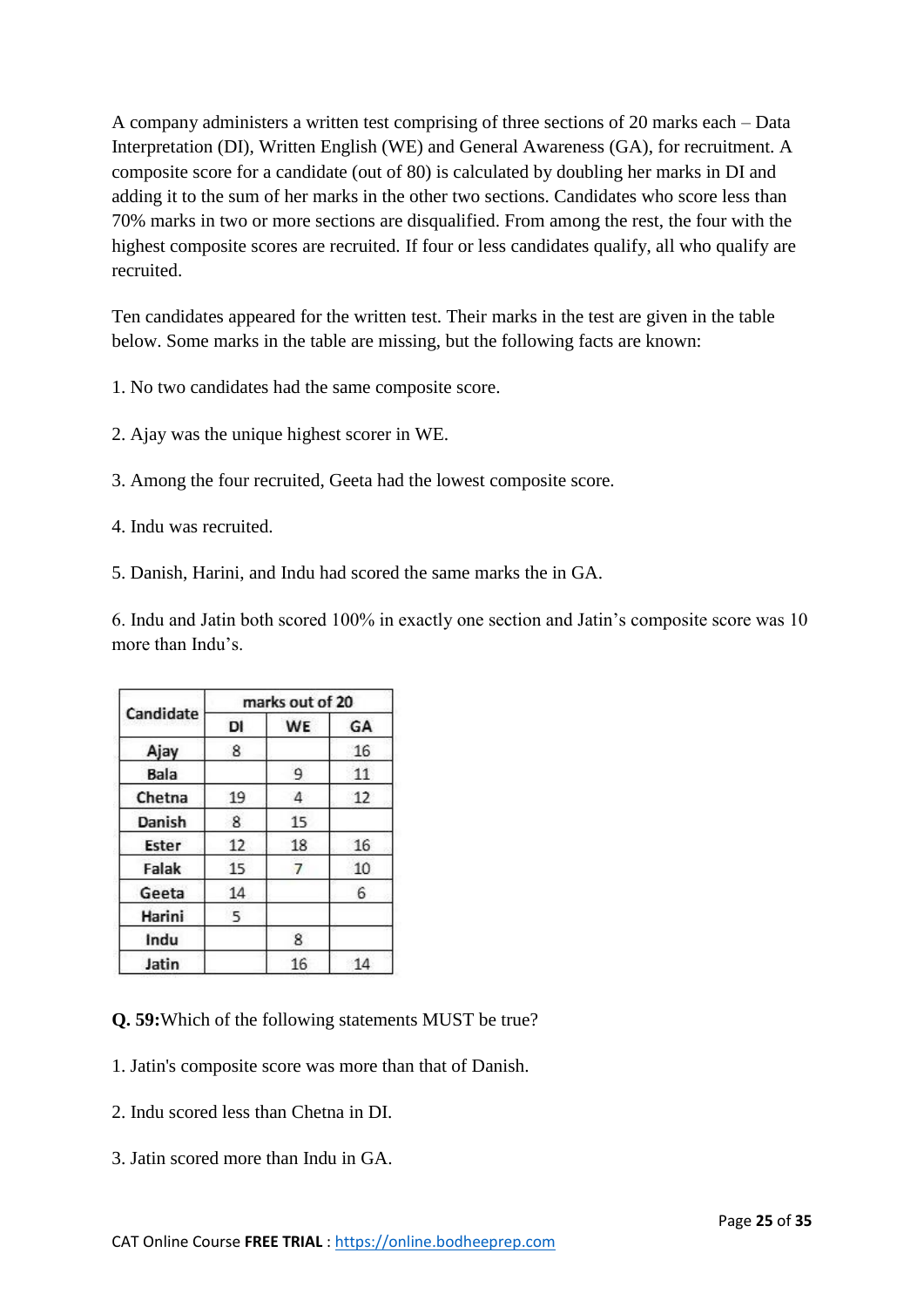## **Options:**

- 1. Only 2
- 2. Only 1
- 3. Both 1 and 2
- 4. Both 2 and 3

**Q. 60:**Which of the following statements MUST be FALSE? **Options:**

- 1. Chetna scored more than Bala in DI
- 2. Harini's composite score was less than that of Falak
- 3. Bala's composite score was less than that of Ester
- 4. Bala scored same as Jatin in DI

**Q. 61:**If all the candidates except Ajay and Danish had different marks in DI, and Bala's composite score was less than Chetna's composite score, then what is the maximum marks that Bala could have scored in DI?

**Q. 62:**If all the candidates scored different marks in WE then what is the maximum marks that Harini could have scored in WE?

Twenty four people are part of three committees which are to look at research, teaching, and administration respectively. No two committees have any member in common. No two committees are of the same size. Each committee has three types of people: bureaucrats, educationalists, and politicians, with at least one from each of the three types in each committee. The following facts are also known about the committees:

1. The numbers of bureaucrats in the research and teaching committees are equal, while the number of bureaucrats in the research committee is 75% of the number of bureaucrats in the administration committee.

2. The number of educationalists in the teaching committee is less than the number of educationalists in the research committee. The number of educationalists in the research committee is the average of the numbers of educationalists in the other two committees.

3. 60% of the politicians are in the administration committee, and 20% are in the teaching committee.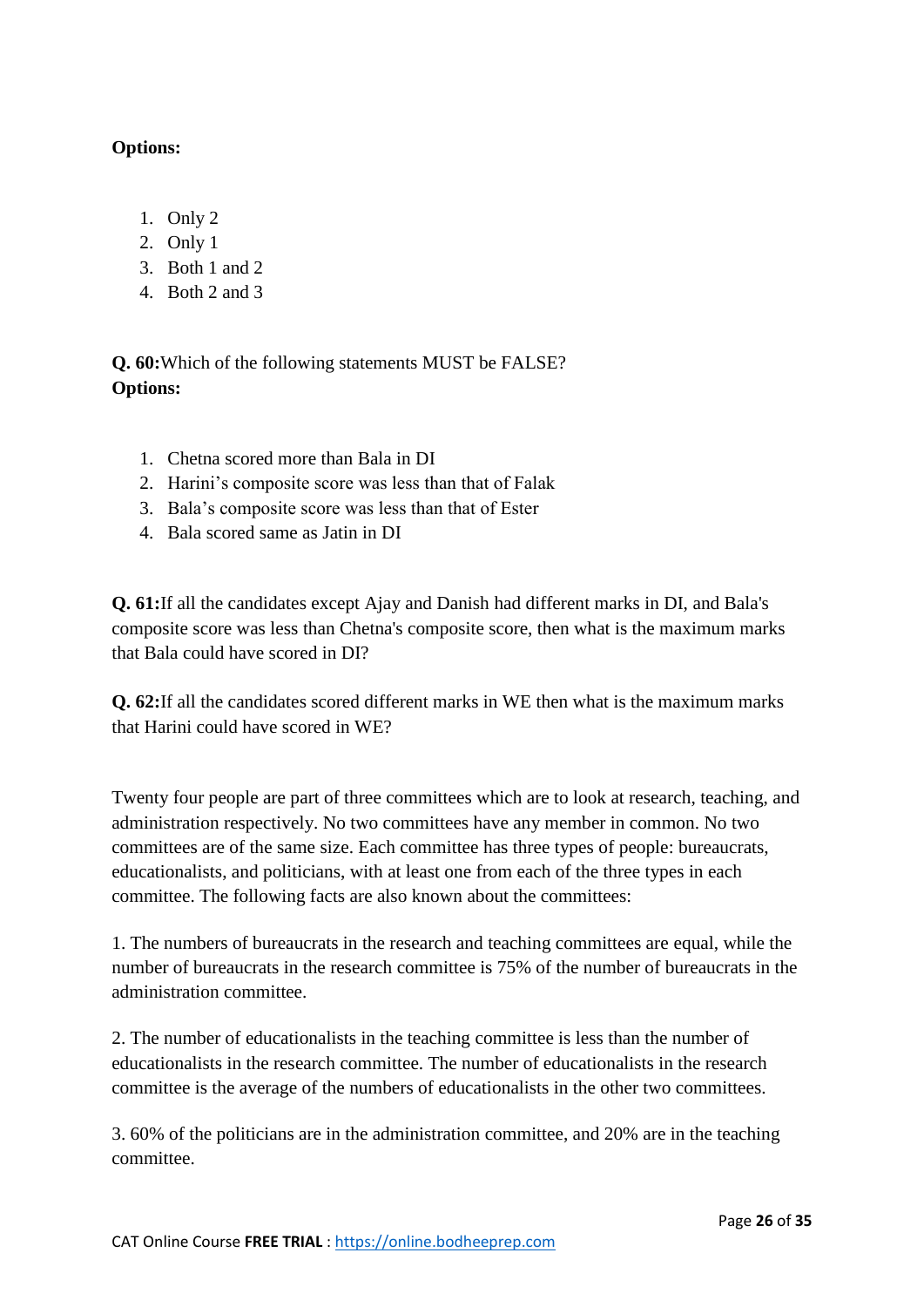**Q. 63:**Based on the given information, which of the following statements MUST be FALSE? **Options:**

- 1. The size of the research committee is less than the size of the administration committee
- 2. In the teaching committee the number of educationalists is equal to the number of politicians
- 3. In the administration committee the number of bureaucrats is equal to the number of educationalists
- 4. The size of the research committee is less than the size of the teaching committee

**Q. 64:**What is the number of bureaucrats in the administration committee?

**Q. 65:**What is the number of educationalists in the research committee?

**Q. 66:**Which of the following CANNOT be determined uniquely based on the given information?

- 1. The total number of educationalists in the three committees
- 2. The total number of bureaucrats in the three committees
- 3. The size of the research committee
- 4. The size of the teaching committee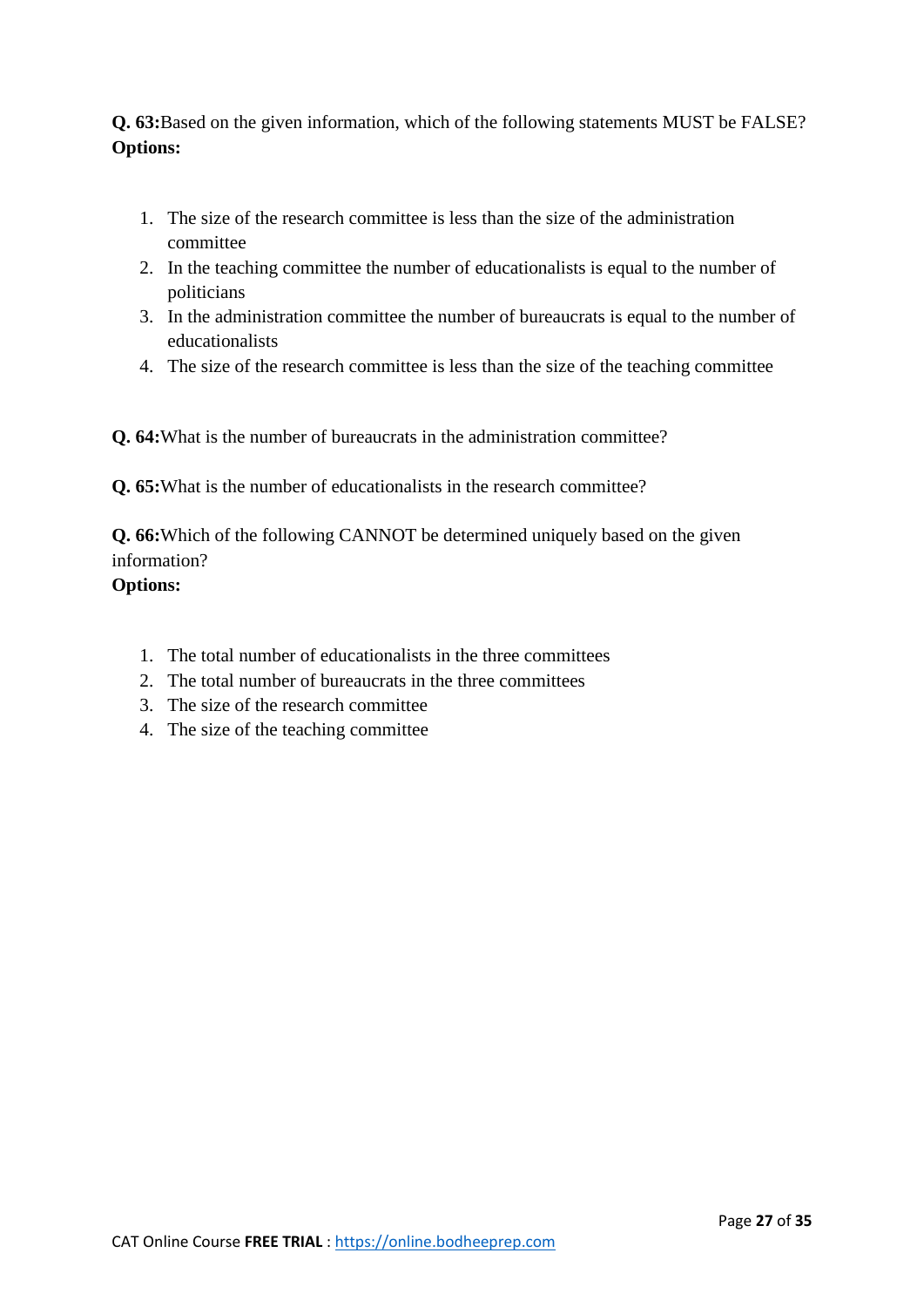# Section: QA

**Q. 67:**Let x, y, z be three positive real numbers in a geometric progression such that  $x < y <$ z. If 5x, 16y, and 12z are in an arithmetic progression then the common ratio of the geometric progression is

#### **Options:**

- 1. 3/6
- 2. 3/2
- 3. 5/2
- 4. 1/6

**Q. 68:**A tank is fitted with pipes, some filling it and the rest draining it. All filling pipes fill at the same rate, and all draining pipes drain at the same rate. The empty tank gets completely filled in 6 hours when 6 filling and 5 draining pipes are on, but this time becomes 60 hours when 5 filling and 6 draining pipes are on. In how many hours will the empty tank get completely filled when one draining and two filling pipes are on? **Q. 69:**Given that  $x^{2018}y^{2017} = 1/2$  and  $x^{2016}y^{2019} = 8$ , the value of  $x^2 + y^3$  is **Options:**

- 1. 35/4
- 2. 37/4
- 3. 31/4
- 4. 33/4

**Q. 70:**Point P lies between points A and B such that the length of BP is thrice that of AP. Car 1 starts from A and moves towards B. Simultaneously, car 2 starts from B and moves towards A. Car 2 reaches P one hour after car 1 reaches P. If the speed of car 2 is half that of car 1, then the time, in minutes, taken by car 1 in reaching P from A is

**Q. 71:**If  $\log_2(5 + \log_3 a) = 3$  and  $\log_5(4a + 12 + \log_2 b) = 3$ , then a + b is equal to **Options:**

- 1. 67
- 2. 40
- 3. 32
- 4. 59

**Q. 72:**A trader sells 10 litres of a mixture of paints A and B, where the amount of B in the mixture does not exceed that of A. The cost of paint A per litre is Rs. 8 more than that of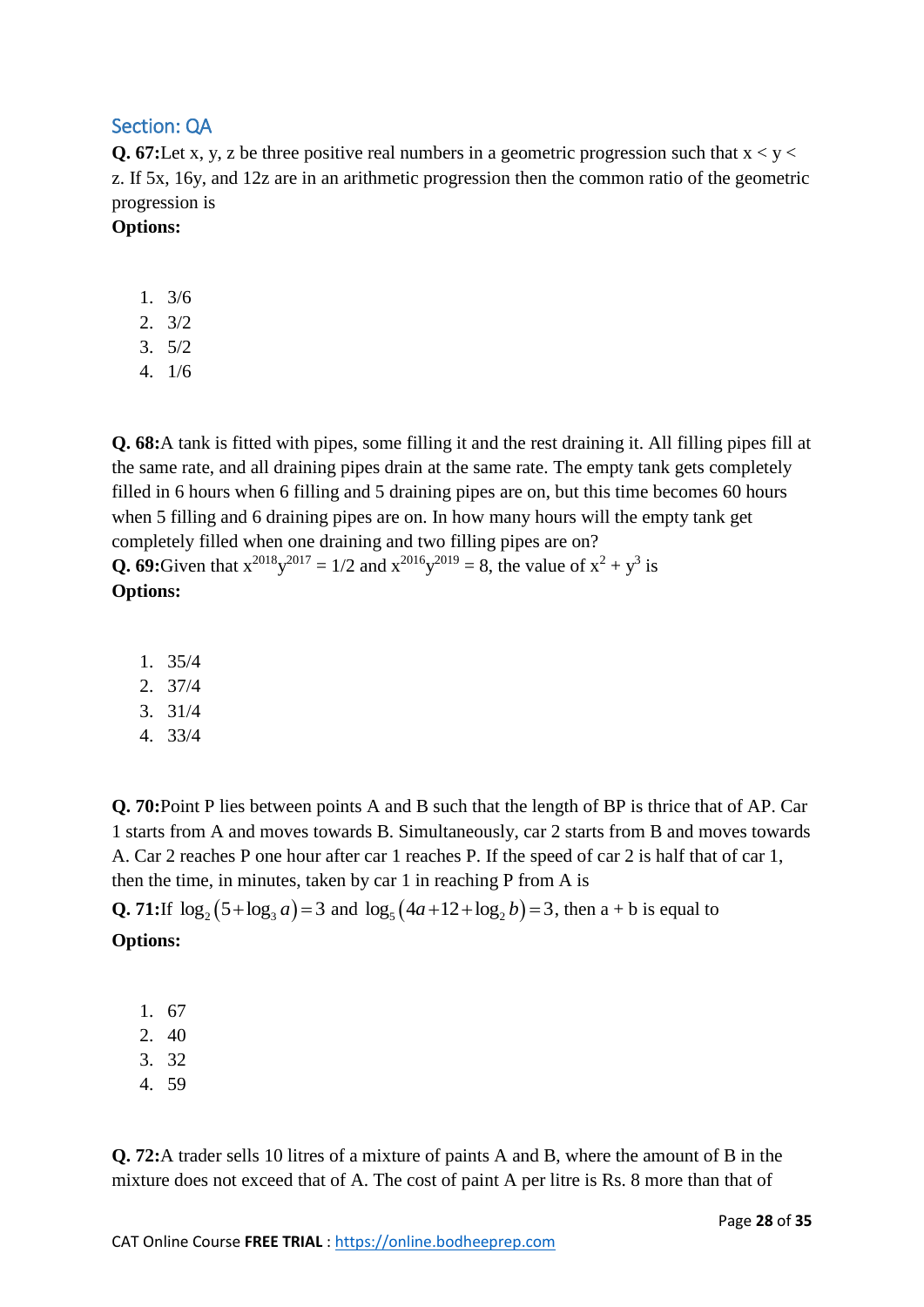paint B. If the trader sells the entire mixture for Rs. 264 and makes a profit of 10%, then the highest possible cost of paint B, in Rs. per litre, is **Options:**

- 1. 26
- 2. 16
- 3. 20
- 4. 22

**Q. 73:**In a circle, two parallel chords on the same side of a diameter have lengths 4 cm and 6 cm. If the distance between these chords is 1 cm, then the radius of the circle, in cm, is **Options:**

- 1.  $\sqrt{12}$
- 2.  $\sqrt{14}$
- 3. 13
- 4. √11

**Q. 74:**If among 200 students, 105 like pizza and 134 like burger, then the number of students who like only burger can possibly be **Options:**

- 1. 93
- 2. 26
- 3. 23
- 4. 96

**Q. 75:**In an apartment complex, the number of people aged 51 years and above is 30 and there are at most 39 people whose ages are below 51 years. The average age of all the people in the apartment complex is 38 years. What is the largest possible average age, in years, of the people whose ages are below 51 years?

- 1. 27
- 2. 28
- 3. 26
- 4. 25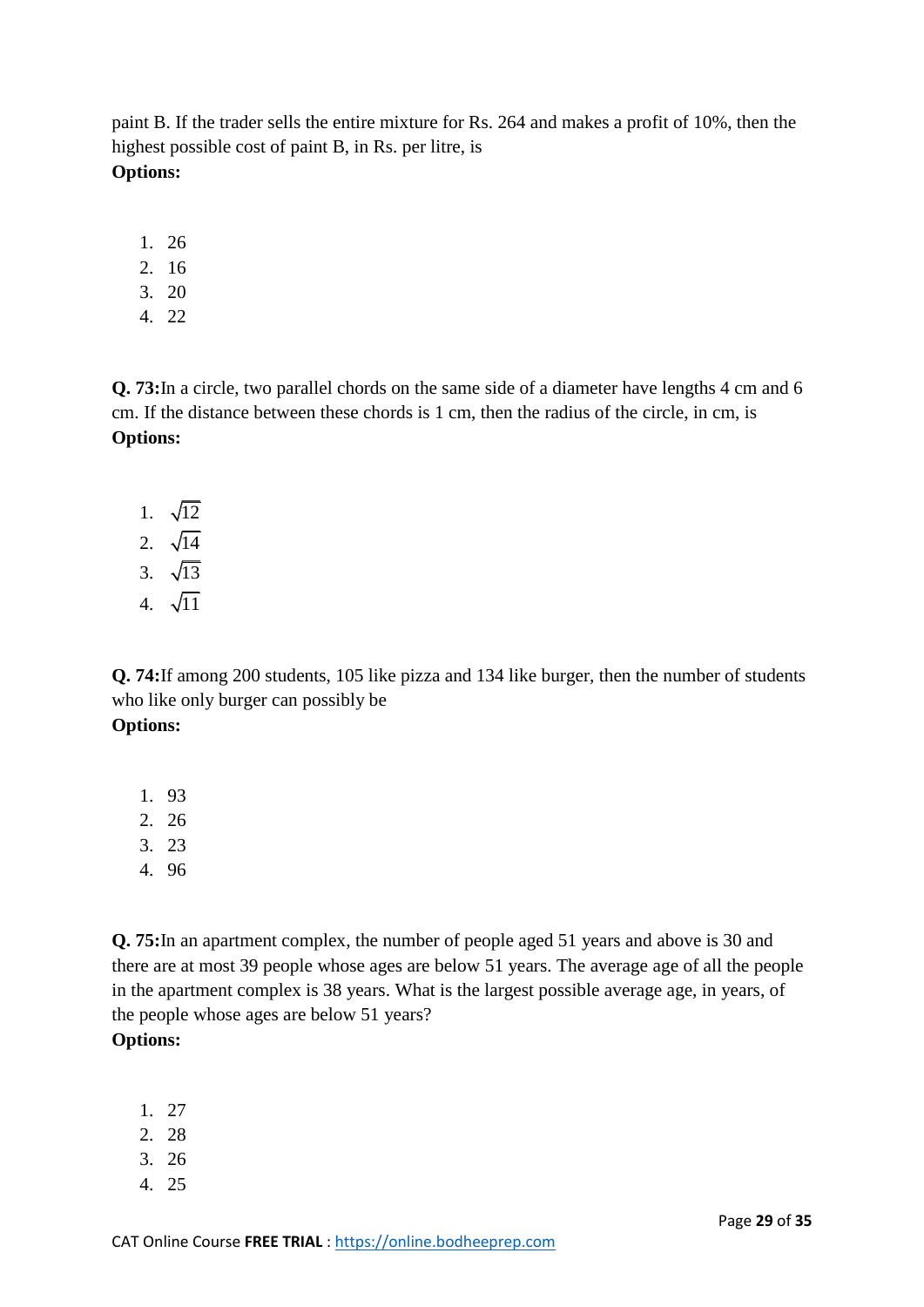**Q. 76:**Given an equilateral triangle T1 with side 24 cm, a second triangle T2 is formed by joining the midpoints of the sides of T1. Then a third triangle T3 is formed by joining the midpoints of the sides of T2. If this process of forming triangles is continued, the sum of the areas, in sq cm, of infinitely many such triangles T1, T2, T3,... will be **Options:**

- 1.  $164\sqrt{3}$
- 2.  $188\sqrt{3}$
- 3.  $248\sqrt{3}$
- 4.  $192\sqrt{3}$

**Q.** 77: If  $u^2 + (u-2v-1)^2 = -4v(u+v)$ , then what is the value of  $u + 3v$ ? **Options:**

- 1. 1/4
- 2. 0
- 3. 1/2
- 4. -1/4

**Q. 78:**If x is a positive quantity such that  $2^x = 3^{\log_5 2}$ , then x is equal to **Options:**

- 1.  $1 + log_3$  $1 + \log_3 \frac{5}{2}$ 3  $\ddot{}$ 2.  $\log_5 8$ 3.  $1 + \log_5$  $1 + \log_5 \frac{3}{5}$ 5  $\ddot{}$
- 4.  $\log_5 9$

**Q. 79:**While multiplying three real numbers, Ashok took one of the numbers as 73 instead of 37. As a result, the product went up by 720. Then the minimum possible value of the sum of squares of the other two numbers is

**Q. 80:**Points E, F, G, H lie on the sides AB, BC, CD, and DA, respectively, of a square ABCD. If EFGH is also a square whose area is 62.5% of that of ABCD and CG is longer than EB, then the ratio of length of EB to that of CG is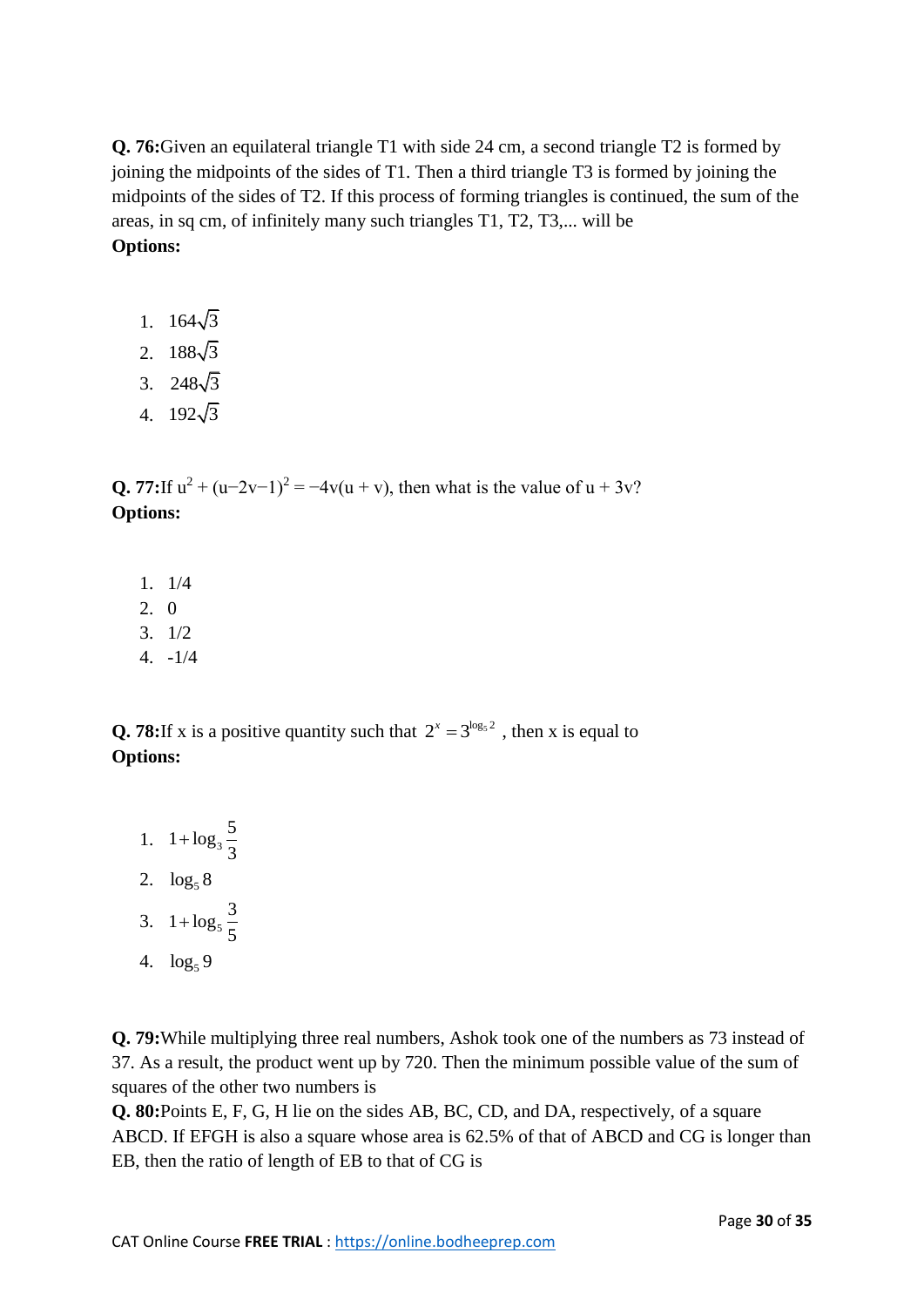#### **Options:**

- $1. \quad 2:5$
- 2.  $4:9$
- 3.  $3:8$
- $4. 1:3$

**Q. 81:**A right circular cone, of height 12 ft, stands on its base which has diameter 8 ft. The tip of the cone is cut off with a plane which is parallel to the base and 9 ft from the base. With  $\pi$  $= 22/7$ , the volume, in cubic ft, of the remaining part of the cone is

Q. 82: 
$$
\log_{12} 81 = p
$$
, then  $3\left(\frac{4-p}{4+p}\right)$  is equal to

**Options:**

- 1. log416
- 2.  $log_6 8$
- 3.  $log_616$
- 4.  $log_2 8$

**Q. 83:**Train T leaves station X for station Y at 3 pm. Train S, traveling at three quarters of the speed of T, leaves Y for X at 4 pm. The two trains pass each other at a station Z, where the distance between X and Z is three-fifths of that between X and Y. How many hours does train T take for its journey from X to Y?

**Q. 84:**Each of 74 students in a class studies at least one of the three subjects H, E and P. Ten students study all three subjects, while twenty study H and E, but not P. Every student who studies P also studies H or E or both. If the number of students studying H equals that studying E, then the number of students studying H is

**Q. 85:**A wholesaler bought walnuts and peanuts, the price of walnut per kg being thrice that of peanut per kg. He then sold 8 kg of peanuts at a profit of 10% and 16 kg of walnuts at a profit of 20% to a shopkeeper. However, the shopkeeper lost 5 kg of walnuts and 3 kg of peanuts in transit. He then mixed the remaining nuts and sold the mixture at Rs. 166 per kg, thus making an overall profit of 25%. At what price, in Rs. per kg, did the wholesaler buy the walnuts?

- 1. 98
- 2. 96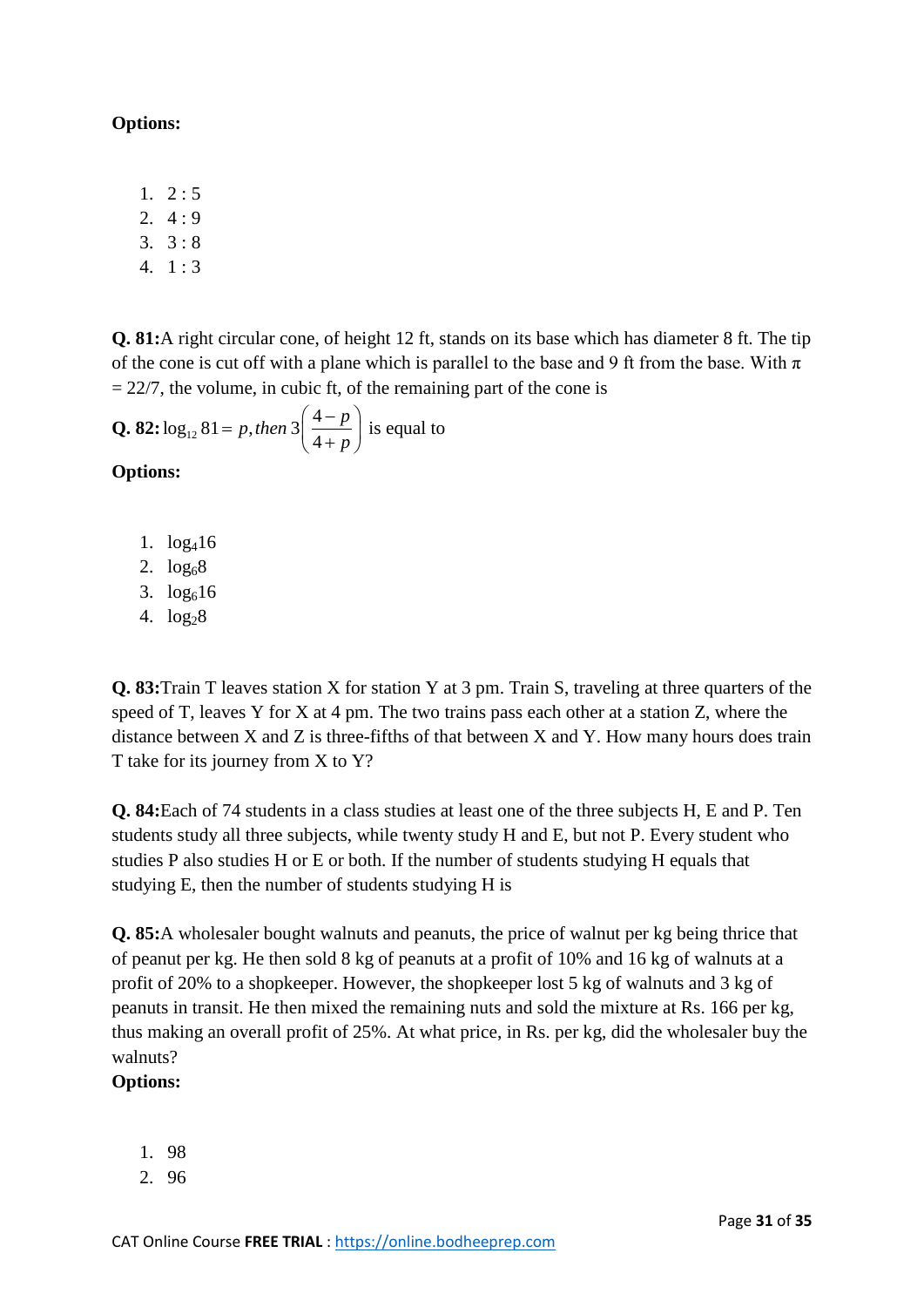3. 84 4. 86

**Q. 86:**A CAT aspirant appears for a certain number of tests. His average score increases by 1 if the first 10 tests are not considered, and decreases by 1 if the last 10 tests are not considered. If his average scores for the first 10 and the last 10 tests are 20 and 30, respectively, then the total number of tests taken by him is

**Q. 87:**Raju and Lalitha originally had marbles in the ratio 4:9. Then Lalitha gave some of her marbles to Raju. As a result, the ratio of the number of marbles with Raju to that with Lalitha became 5:6. What fraction of her original number of marbles was given by Lalitha to Raju? **Options:**

- 1. 1/4
- 2. 7/33
- 3. 1/5
- 4. 6/19

**Q. 88:**Let ABCD be a rectangle inscribed in a circle of radius 13 cm. Which one of the following pairs can represent, in cm, the possible length and breadth of ABCD? **Options:**

- 1. 24, 10
- 2. 25, 9
- 3. 24, 12
- 4. 25, 10

**Q. 89:**In a parallelogram ABCD of area 72 sq cm, the sides CD and AD have lengths 9 cm and 16 cm, respectively. Let P be a point on CD such that AP is perpendicular to CD. Then the area, in sq cm, of triangle APD is **Options:**

- 1. 18√3
- 2. 24√3
- 3. 32√3
- $4. 12\sqrt{3}$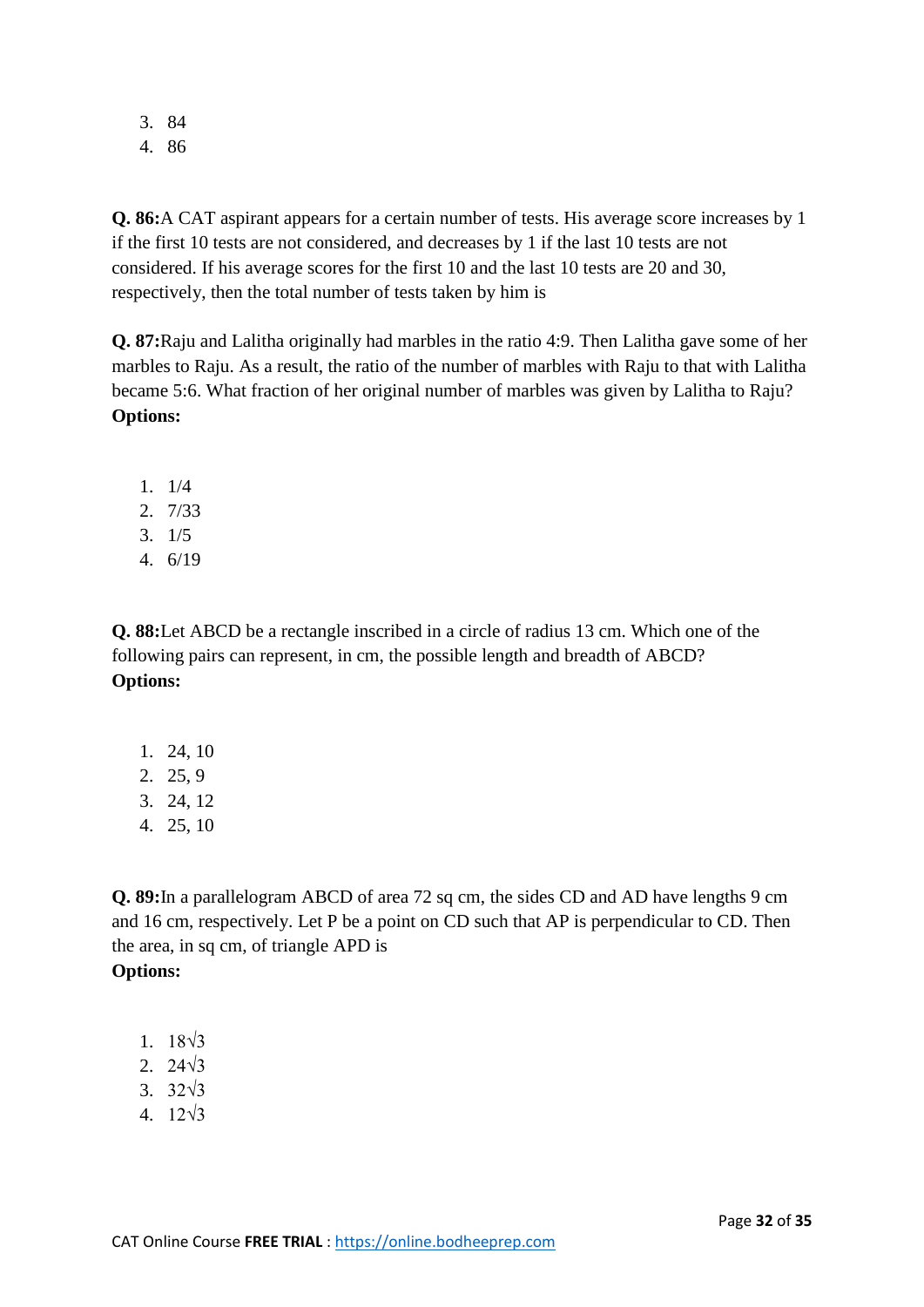**Q. 90:**In a circle with center O and radius 1 cm, an arc AB makes an angle 60 degrees at O. Let R be the region bounded by the radii OA, OB and the arc AB. If C and D are two points on OA and OB, respectively, such that  $OC = OD$  and the area of triangle OCD is half that of R, then the length of OC, in cm, is **Options:**

1. 
$$
\left(\frac{\pi}{3\sqrt{3}}\right)^{\frac{1}{2}}
$$
  
2. 
$$
\left(\frac{\pi}{4}\right)^{\frac{1}{2}}
$$
  
3. 
$$
\left(\frac{\pi}{6}\right)^{\frac{1}{2}}
$$
  
4. 
$$
\left(\frac{\pi}{4\sqrt{3}}\right)^{\frac{1}{2}}
$$

**Q. 91:**How many numbers with two or more digits can be formed with the digits 1,2,3,4,5,6,7,8,9, so that in every such number, each digit is used at most once and the digits appear in the ascending order?

**Q. 92:** The number of integers x such that  $0.25 < 2^x < 200$ , and  $2^x + 2$  is perfectly divisible by either 3 or 4, is

**Q. 93:**If  $f(x + 2) = f(x) + f(x + 1)$  for all positive integers x, and  $f(11) = 91$ ,  $f(15) = 617$ , then  $f(10)$  equals

**Q. 94:**In an examination, the maximum possible score is N while the pass mark is 45% of N. A candidate obtains 36 marks, but falls short of the pass mark by 68%. Which one of the following is then correct?

- 1.  $N \le 200$ .
- 2.  $243 < N < 252$ .
- 3.  $N \ge 253$ .
- 4.  $201 \le N \le 242$ .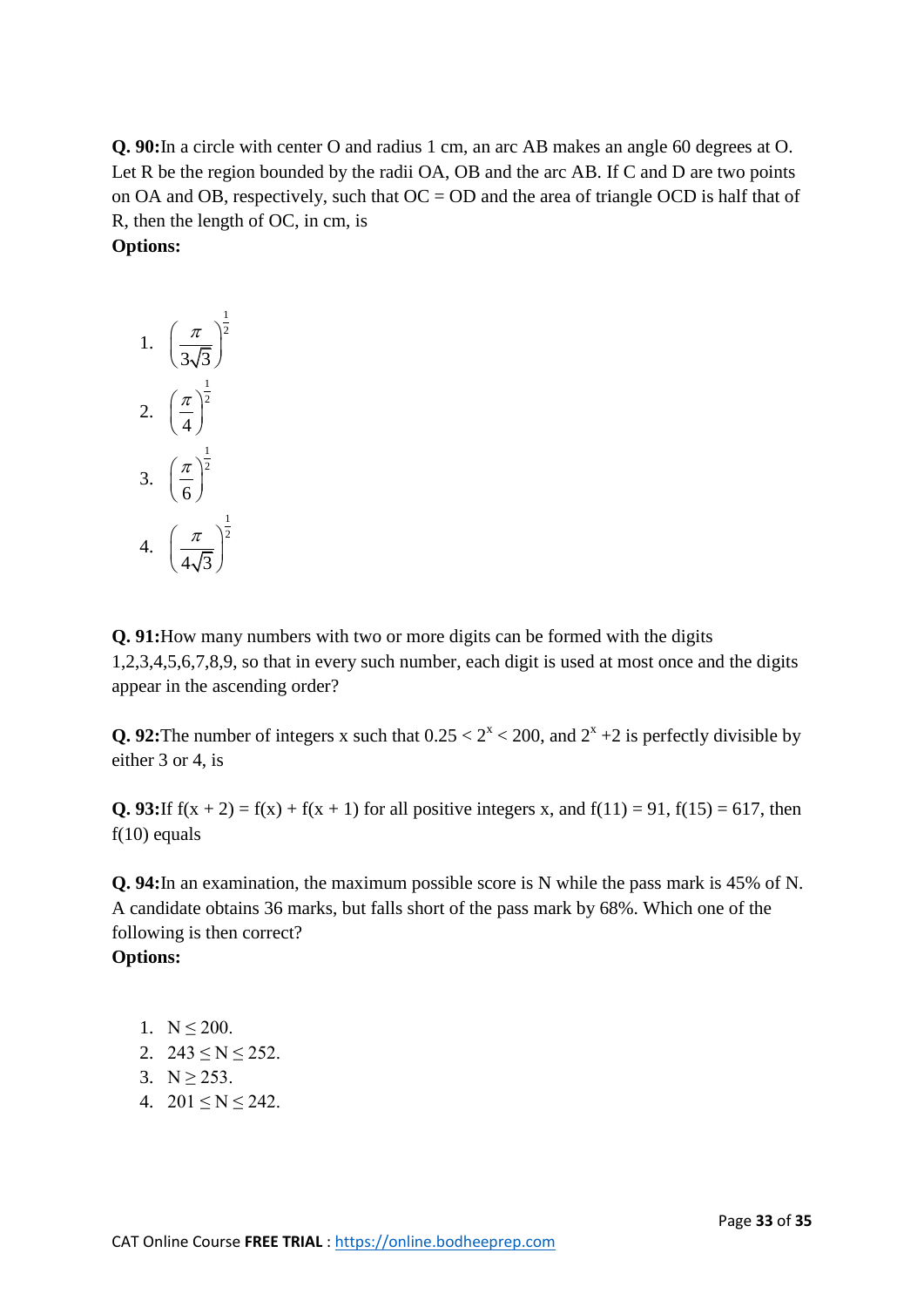**Q. 95:**Two types of tea, A and B, are mixed and then sold at Rs. 40 per kg. The profit is 10% if A and B are mixed in the ratio 3 : 2, and 5% if this ratio is 2 : 3. The cost prices, per kg, of A and B are in the ratio

# **Options:**

- 1. 18 : 25
- 2. 19 : 24
- 3. 21 : 25
- 4. 17 : 25

**Q. 96:**John borrowed Rs. 2,10,000 from a bank at an interest rate of 10% per annum, compounded annually. The loan was repaid in two equal instalments, the first after one year and the second after another year. The first instalment was interest of one year plus part of the principal amount, while the second was the rest of the principal amount plus due interest thereon. Then each instalment, in Rs., is

**Q. 97:**Let  $f(x) = min\{2x^2, 52-5x\}$ , where x is any positive real number. Then the maximum possible value of  $f(x)$  is

**Q. 98:**The distance from A to B is 60 km. Partha and Narayan start from A at the same time and move towards B. Partha takes four hours more than Narayan to reach B. Moreover, Partha reaches the mid-point of A and B two hours before Narayan reaches B. The speed of Partha, in km per hour, is

# **Options:**

- 1. 4
- 2. 6
- 3. 5
- 4. 3

**Q. 99:**Humans and robots can both perform a job but at different eficiencies. Fifteen humans and five robots working together take thirty days to finish the job, whereas five humans and fifteen robots working together take sixty days to finish it. How many days will fifteen humans working together (without any robot) take to finish it? **Options:**

- 1. 36
- 2. 32
- 3. 45